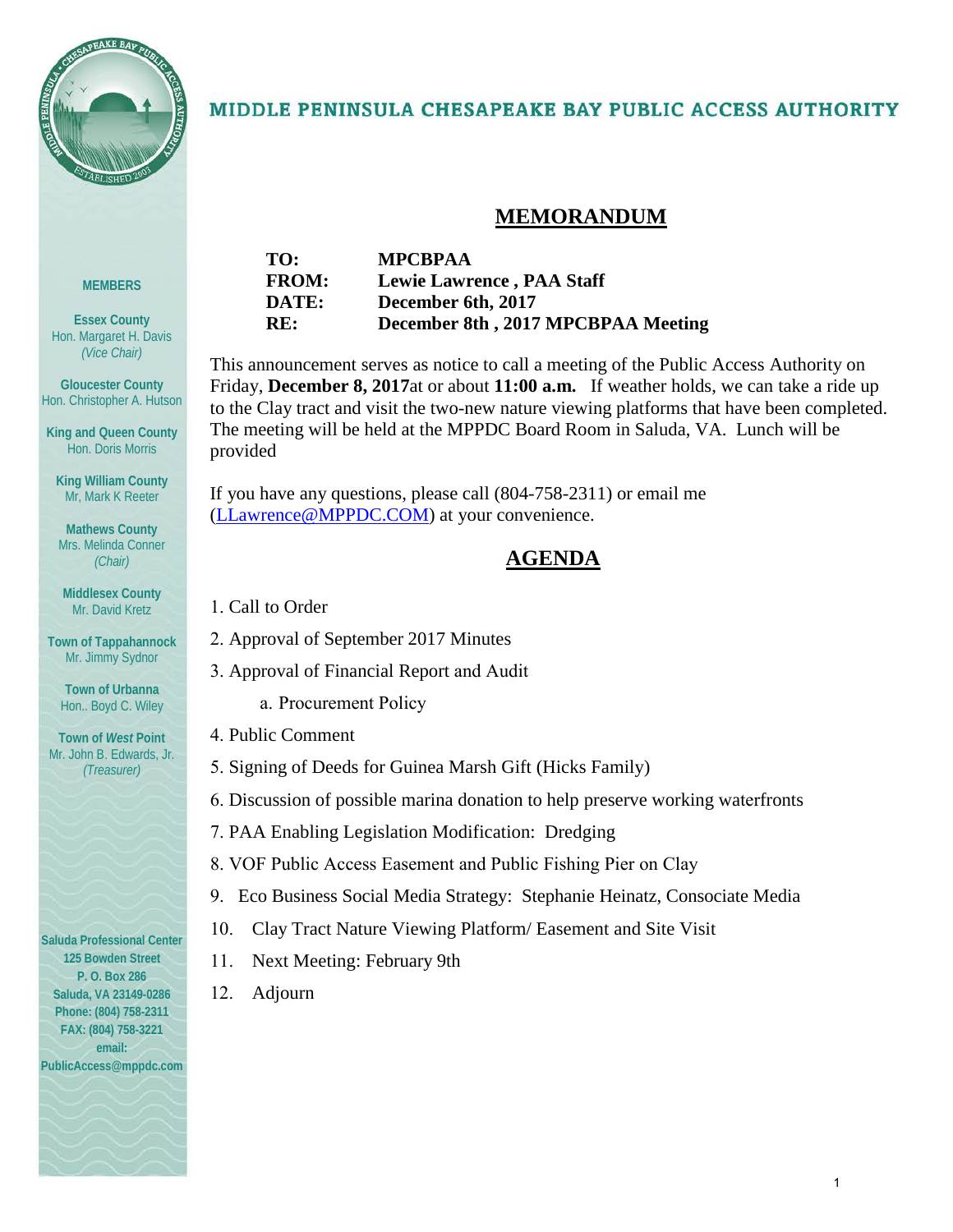#### **MIDDLE PENINSULA CHESAPEAKE BAY PUBLIC ACCESS AUTHORITY MINUTES MPPDC Board Room**

December 8th  $2017$  for the September 8<sup>th</sup> meeting

#### **1. Call to Order**

PAA Chair Ms. Mindy Conner, Mathews County called the meeting to order at 11:00 a.m. Attending were: Prue Davis, Essex County; Mr. David Kretz, Middlesex County; Boyd Wiley, Town of Urbana; John Edwards, Town of West; Mark Reeter, King William County; Lewis Lawrence and Beth Johnson MPPDC

#### **2. Approval of September 2017 Minutes**

Ms. Melinda Conner requested a motion to approve the September 2017 minutes. Prue Davis moved that the minutes be approved. Mr. David seconded the motion. Motion carried

#### **3. Approval of Financial Report**

Ms. Melinda Conner requested a motion to approve the September 2017 financial report. John Edwards moved the report be approved subject to audit. Mr. Boyd Wally seconded the motion. Ms. Melinda Conner, Chair, asked for any discussion. Motion carried.

#### **4. Public Comment**

#### **5. Carry Over of Approval 2017 Budget.**

Beth Johnson presented and updated PAA Budget for the FY 2017. Motion was made by John Edwards and Seconded by Boyd Wiley to accept the FY 2017 proposed budget.

#### 6. **PAA Eco Business Webpage and Media Strategy**

The Board discussed the need to develop a professional marketing strategy to promote the PAA Eco Business RFP. Staff will explore ideas with Consociate Media who provides media services for the Rural Center. Staff will extend an invitation to Consociate Media to attend the next PAA meeting to discuss potential marketing strategies and ways to align the work of the PAA with Middle Peninsula Alliance.

#### 7. **Guinea Marsh Donations**

Staff presented two resolutions for possible deeds of gifts from the Hicks family and The Nature Conservancy for the Guinea Marsh Islands Tax Map 54-2 and 54-1 (Parcels 1-5). Staff gave a presentation on the Islands and discussed possible recreational uses should the Islands be gifted. Motion to accept the proposed resolutions accepting the gifts if made was made by Boyd Wily and seconded by Prue Davis. Motion Carried.

#### **8. Next Meeting: Dec 8th**

#### **Adjourn**

On a call for a motion by Ms. Mindy Conner, and seconded by Mr. John Edwards, and by unanimous vote, the meeting adjourned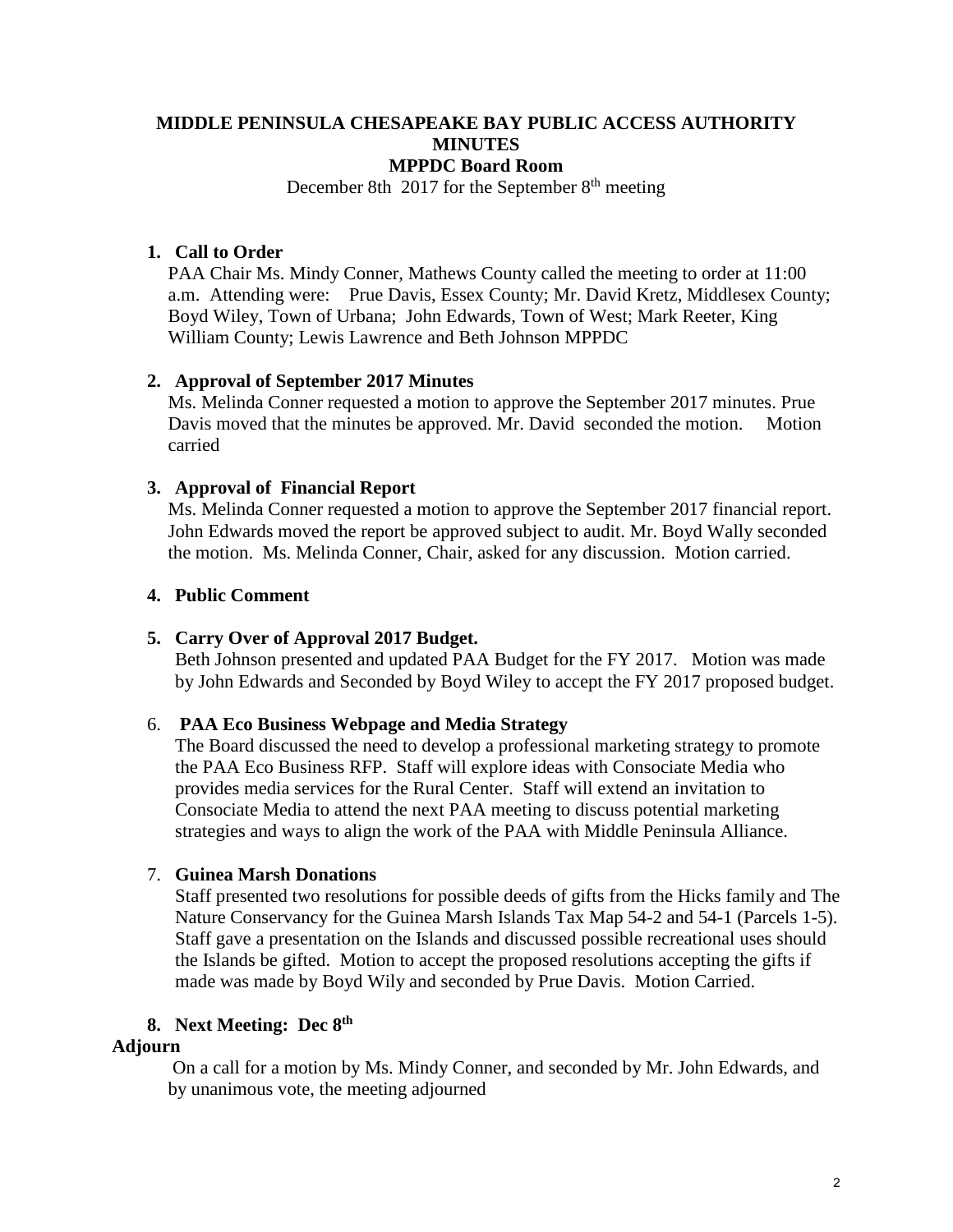### **Agencywide Line Item Revenues and Expenditures**

| Middle Peninsula Chesapeake Bay Public Access Auth |               |                |            | Run Date:<br>12/06/2017<br>$9:20:16$ am<br>Run Time: |       |
|----------------------------------------------------|---------------|----------------|------------|------------------------------------------------------|-------|
| 07/01/2017<br>Period:<br>to 11/30/2017             |               |                |            | Page 1 of 1                                          |       |
| <b>With Indirect Detail</b>                        |               |                |            |                                                      |       |
| <b>Code &amp; Description</b>                      | <b>Budget</b> | <b>Current</b> | <b>YTD</b> | Un/Ovr                                               | % Bud |
| <b>D</b> ovonuos                                   |               |                |            |                                                      |       |

| <b>Revenues</b> |                                    |              |          |              |             |          |
|-----------------|------------------------------------|--------------|----------|--------------|-------------|----------|
| 40101           | <b>DCR</b>                         | 0.00         | 0.00     | 1,914.11     | $-1,914.11$ | $0.00\%$ |
| 40200           | <b>Interest Income</b>             | 655.00       | 36.89    | 241.80       | 413.20      | 36.92%   |
| 40204           | Taxpayer Donations from Income T   | 400.00       | 165.30   | 475.95       | $-75.95$    | 118.99%  |
| 40211           | <b>Access Fees</b>                 | 2,000.00     | 88.97    | 88.97        | 1,911.03    | 4.45%    |
| 40212           | Rental Income                      | 21,600.00    | 1,800.00 | 9,000.00     | 12,600.00   | 41.67%   |
| 40214           | Wharf Tie-Up Fees                  | 400.00       | 0.00     | 0.00         | 400.00      | 0.00%    |
|                 | <b>Revenues</b>                    | 25,055.00    | 2,091.16 | 11,720.83    | 13,334.17   | 46.78%   |
| <b>Expenses</b> |                                    |              |          |              |             |          |
| 52100           | Property Insurance                 | 2,296.34     | 0.00     | 1,919.00     | 377.34      | 83.57%   |
| 52101           | <b>Facilities Maintenance</b>      | 5,750.00     | 0.00     | 1,901.06     | 3,848.94    | 33.06%   |
| 52102           | Flood Insurance                    | 8,008.00     | 0.00     | 0.00         | 8,008.00    | 0.00%    |
| 52110           | <b>Utilities</b>                   | 0.00         | 30.10    | $-81.79$     | 81.79       | 0.00%    |
| 56001           | Consulting/Contractual             | 2,285.00     | 188.97   | 7,908.97     | $-5,623.97$ | 346.13%  |
| 56002           | Audit                              | 3,300.00     | 0.00     | 0.00         | 3,300.00    | 0.00%    |
| 56003           | Accounting                         | 425.00       | 0.00     | 413.50       | 11.50       | 97.29%   |
| 56004           | Legal                              | 1,000.00     | 0.00     | 0.00         | 1,000.00    | 0.00%    |
| 56006           | Construction                       | 33,000.00    | 0.00     | 35,700.00    | $-2,700.00$ | 108.18%  |
| 56007           | Fees & Permits                     | 0.00         | 0.00     | 359.67       | $-359.67$   | 0.00%    |
| 56008           | <b>Public Officials Insurance</b>  | 787.00       | 0.00     | 550.00       | 237.00      | 69.89%   |
| 56009           | <b>General Liability Insurance</b> | 0.00         | 0.00     | 250.00       | $-250.00$   | 0.00%    |
| 56010           | <b>Inland Marine Insurance</b>     | 0.00         | 0.00     | 364.00       | $-364.00$   | 0.00%    |
| 57900           | Miscellaneous Expense              | 1,000.00     | 15.17    | 89.17        | 910.83      | 8.92%    |
|                 | <b>Expenses</b>                    | 57,851.34    | 234.24   | 49,373.58    | 8,477.76    | 85.35%   |
|                 |                                    |              |          |              |             |          |
|                 | <b>Agency Balance</b>              | $-32,796.34$ | 1,856.92 | $-37,652.75$ |             |          |
|                 |                                    |              |          |              |             |          |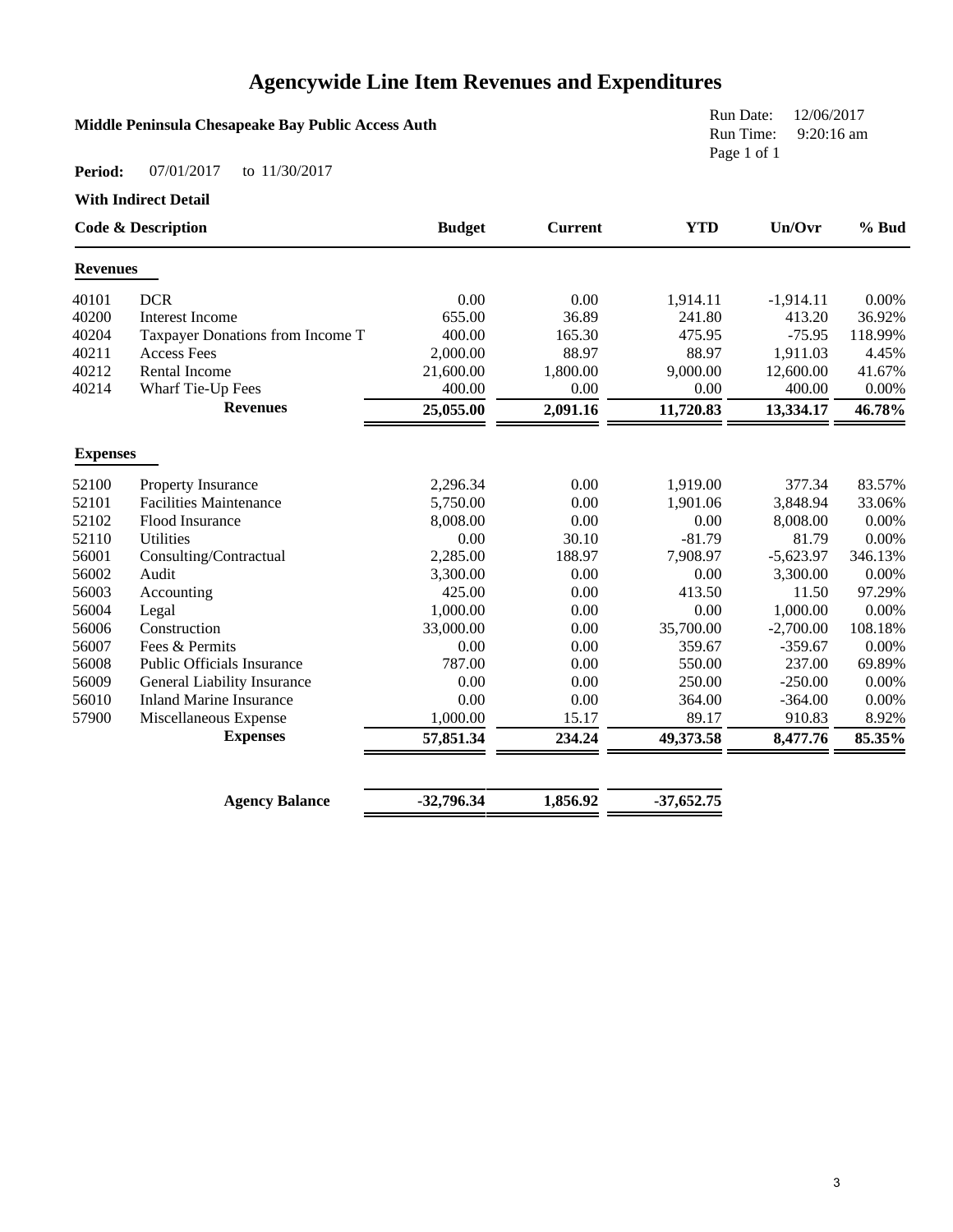### **Balance Sheet**

| Period From: 07/01/17 to 11/30/17 |       | Middle Peninsula Chesapeake Bay Public Access Auth | <b>Run Date:</b><br><b>Run Time:</b><br>Page 1 of 2 | 12/6/17<br>$9:17:23$ am |
|-----------------------------------|-------|----------------------------------------------------|-----------------------------------------------------|-------------------------|
| <b>Assets:</b>                    |       |                                                    |                                                     |                         |
|                                   | 10000 | Checking                                           | 18,979.56                                           |                         |
|                                   | 10001 | C&F MMKT - Restricted                              | 54,664.10                                           |                         |
|                                   | 10100 | <b>LGIP</b>                                        | 1,018.81                                            |                         |
|                                   | 10200 | <b>Security Deposit Escrow</b>                     | 1,800.00                                            |                         |
|                                   | 11001 | <b>Browne Tract</b>                                | 216,964.00                                          |                         |
|                                   | 11002 | Clay Tract                                         | 540,369.00                                          |                         |
|                                   | 11003 | Haworth, Dragon Run, Jackson Tracts                | 399,760.00                                          |                         |
|                                   | 11004 | <b>Hall Tract</b>                                  | 305,700.00                                          |                         |
|                                   | 11005 | <b>Shenk Property</b>                              | 260,400.00                                          |                         |
|                                   | 11006 | Captain Sinclair Landing                           | 1,423,600.00                                        |                         |
|                                   | 11007 | Perrin Wharf                                       | 16,151.00                                           |                         |
|                                   | 11008 | Sloop Landing                                      | 49,400.00                                           |                         |
|                                   | 11009 | <b>Dutchmans Point</b>                             | 167,900.00                                          |                         |
|                                   | 11010 | <b>Healy Creek</b>                                 | 334,800.00                                          |                         |
|                                   | 11011 | Winter Harbor                                      | 112,600.00                                          |                         |
|                                   | 11012 | <b>Bethel Beach</b>                                | 61,000.00                                           |                         |
|                                   | 11013 | Horn Harbor                                        | 11,000.00                                           |                         |
|                                   | 11014 | Heron Point                                        | 190,000.00                                          |                         |
|                                   | 11015 | <b>Adams Creek</b>                                 | 152,250.00                                          |                         |
|                                   | 11017 | Locust Grove Park, Essex                           | 65,000.00                                           |                         |
|                                   | 11050 | <b>Accumulated Depreciation</b>                    | $-158,507.67$                                       |                         |
|                                   | 13000 | Equipment                                          | 7,203.00                                            |                         |
|                                   |       | <b>Total Assets:</b>                               | \$4,232,051.80                                      |                         |
| <b>Liabilities:</b>               |       |                                                    |                                                     |                         |
|                                   | 20000 | <b>Accounts Payable</b>                            | 30.10                                               |                         |
|                                   | 20100 | <b>Security Deposit</b>                            | 1,800.00                                            |                         |
|                                   |       | <b>Total Liabilities:</b>                          | \$1,830.10                                          |                         |
| <b>Projects</b>                   |       |                                                    |                                                     |                         |
|                                   | 30018 | FY18 Admin                                         | 1,023.24                                            |                         |
|                                   | 31001 | <b>Browne Tract Administration</b>                 | $-220.02$                                           |                         |
|                                   | 31002 | Clay Tract Administration                          | $-43,147.01$                                        |                         |
|                                   | 31003 | Haworth Tract Administration                       | $-174.71$                                           |                         |
|                                   | 31006 | Captain Sinclair Landing Property Administration   | 12,613.49                                           |                         |
|                                   | 31008 | <b>Land Acquisitions</b>                           | 7,000.00                                            |                         |
|                                   | 31009 | Perrin Wharf Administration                        | 1,134.37                                            |                         |
|                                   | 32004 | <b>CBRF Marketing Implementation Grant</b>         | 2,010.02                                            |                         |
|                                   | 39000 | <b>General Fund Balance</b>                        | 2,684,084.81                                        |                         |
|                                   | 39100 | Restricted - Fed Program Income                    | 103,104.51                                          |                         |
|                                   | 39101 | Restricted _ Federal                               | 1,157,093.00                                        |                         |
|                                   | 39102 | Restricted - by Deed                               | 305,700.00                                          |                         |

| <b>Total Projects</b>                 | \$4,230,221.70 |
|---------------------------------------|----------------|
| <b>Total Liabilities and Projects</b> | 4,232,051.80   |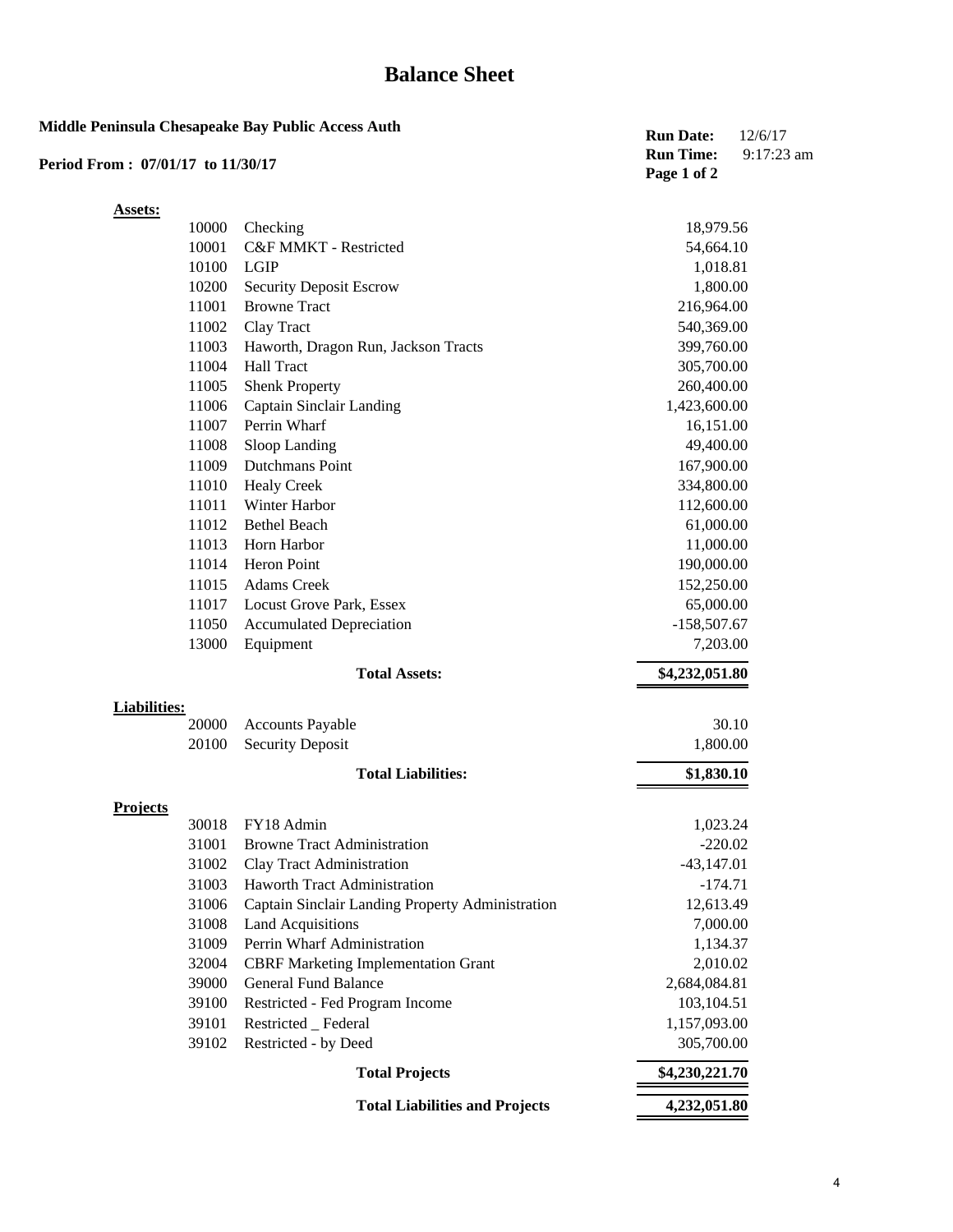### **Balance Sheet**

| Middle Peninsula Chesapeake Bay Public Access Auth |                                                             |              | <b>Run Date:</b>                | 12/6/17    |
|----------------------------------------------------|-------------------------------------------------------------|--------------|---------------------------------|------------|
| Period From: 07/01/17 to 11/30/17                  |                                                             |              | <b>Run Time:</b><br>Page 2 of 2 | 9:17:23 am |
|                                                    | <b>Net Difference to be Reconciled</b>                      |              |                                 | \$0.00     |
|                                                    | <b>Total Adjustment</b>                                     |              |                                 | \$0.00     |
|                                                    | <b>Unreconciled Balance</b>                                 |              |                                 | \$0.00     |
| <b>Reconciling Items </b>                          |                                                             |              |                                 |            |
| (1)                                                | Paid Salaries are<br>Timesheets show<br>Difference          | 0.00<br>0.00 | 0.00                            |            |
|                                                    | (2) Leave accrued this year                                 | 0.00         |                                 |            |
| (3)                                                | Fringe Pool is<br>Fringe allocated<br>Difference            | 0.00<br>0.00 | 0.00                            |            |
| (4)                                                | Indirect Pool is<br><b>Indirect Allocated</b><br>Difference | 0.00<br>0.00 | 0.00                            |            |
|                                                    |                                                             |              |                                 |            |

| Total adjustments | \$0.00 |
|-------------------|--------|
|                   |        |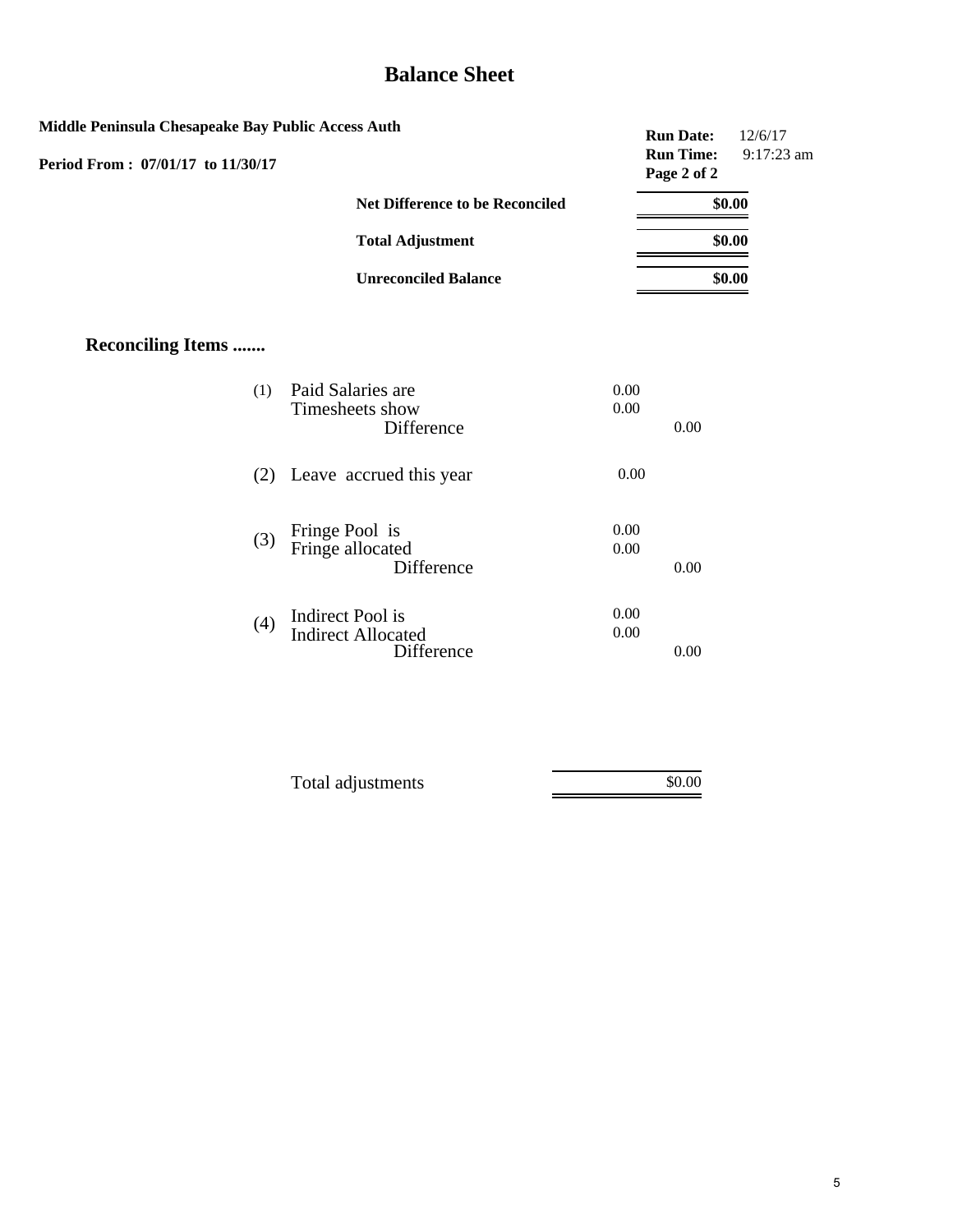**Middle Peninsula Chesapeake Bay Public Access Auth**

Run Date: 12/06/2017 Run Time: 9:19:22 am Page 1 of 10

| <b>Project Code &amp; Description</b> | <b>Budget</b> | <b>Prior Year</b> | <b>Current</b> | <b>YTD</b>            | Proj Tot   | Un/Ovr             | % Bud            |
|---------------------------------------|---------------|-------------------|----------------|-----------------------|------------|--------------------|------------------|
| FY18 Admin<br>30018                   |               |                   |                | <b>Project Period</b> | 07/01/2017 | to $06/30/2018$    |                  |
| <b>Revenues</b>                       |               |                   |                |                       |            |                    |                  |
| 40101 DCR                             | 0.00          | 0.00              | 0.00           | 1,914.11              | 1,914.11   | $-1,914.11$ 0.00%  |                  |
| 40200 Interest Income                 | 20.00         | 0.00              | 0.97           | 3.85                  | 3.85       |                    | 16.15 19.25%     |
| 40204 Taxpayer Donations f            | 400.00        | 0.00              | 165.30         | 475.95                | 475.95     |                    | -75.95 118.99%   |
| 40211 Access Fees                     | 2,000.00      | 0.00              | 88.97          | 88.97                 | 88.97      | 1,911.03 4.45%     |                  |
| Revenues                              | 2,420.00      | 0.00              | 255.24         | 2,482.88              | 2,482.88   |                    | $-62.88$ 102.60% |
| <b>Expenses</b>                       |               |                   |                |                       |            |                    |                  |
| 52100 Property Insurance              | 0.00          | 0.00              | 0.00           | 148.00                | 148.00     | $-148.00$ 0.00%    |                  |
| 56001 Consulting/Contractu            | 0.00          | 0.00              | 8.97           | 8.97                  | 8.97       |                    | $-8.97$ 0.00%    |
| 56002 Audit                           | 3,300.00      | 0.00              | 0.00           | 0.00                  | 0.00       | 3,300.00 0.00%     |                  |
| 56003 Accounting                      | 425.00        | 0.00              | 0.00           | 413.50                | 413.50     |                    | 11.50 97.29%     |
| 56004 Legal                           | 1,000.00      | 0.00              | 0.00           | 0.00                  | 0.00       | 1,000.00 0.00%     |                  |
| 56008 Public Officials Insur          | 1,330.00      | 0.00              | 0.00           | 550.00                | 550.00     |                    | 780.00 41.35%    |
| 56009 General Liability Ins           | 0.00          | 0.00              | 0.00           | 250.00                | 250.00     | $-250.00$ $0.00\%$ |                  |
| 57900 Miscellaneous Expens            | 1,000.00      | 0.00              | 15.17          | 89.17                 | 89.17      | 910.83 8.92%       |                  |
| Expenses                              | 7,055.00      | 0.00              | 24.14          | 1,459.64              | 1,459.64   | 5,595.36 20.69%    |                  |
| <b>Project Revenues:</b>              | 2,420.00      | 0.00              | 255.24         | 2,482.88              | 2,482.88   |                    | $-62.88$ 102.60% |
| <b>Project Expenses:</b>              | 7,055.00      | 0.00              | 24.14          | 1,459.64              | 1,459.64   | 5,595.36 20.69%    |                  |
| <b>Project Balance:</b>               | $-4,635.00$   | 0.00              | 231.10         | 1,023.24              | 1,023.24   |                    |                  |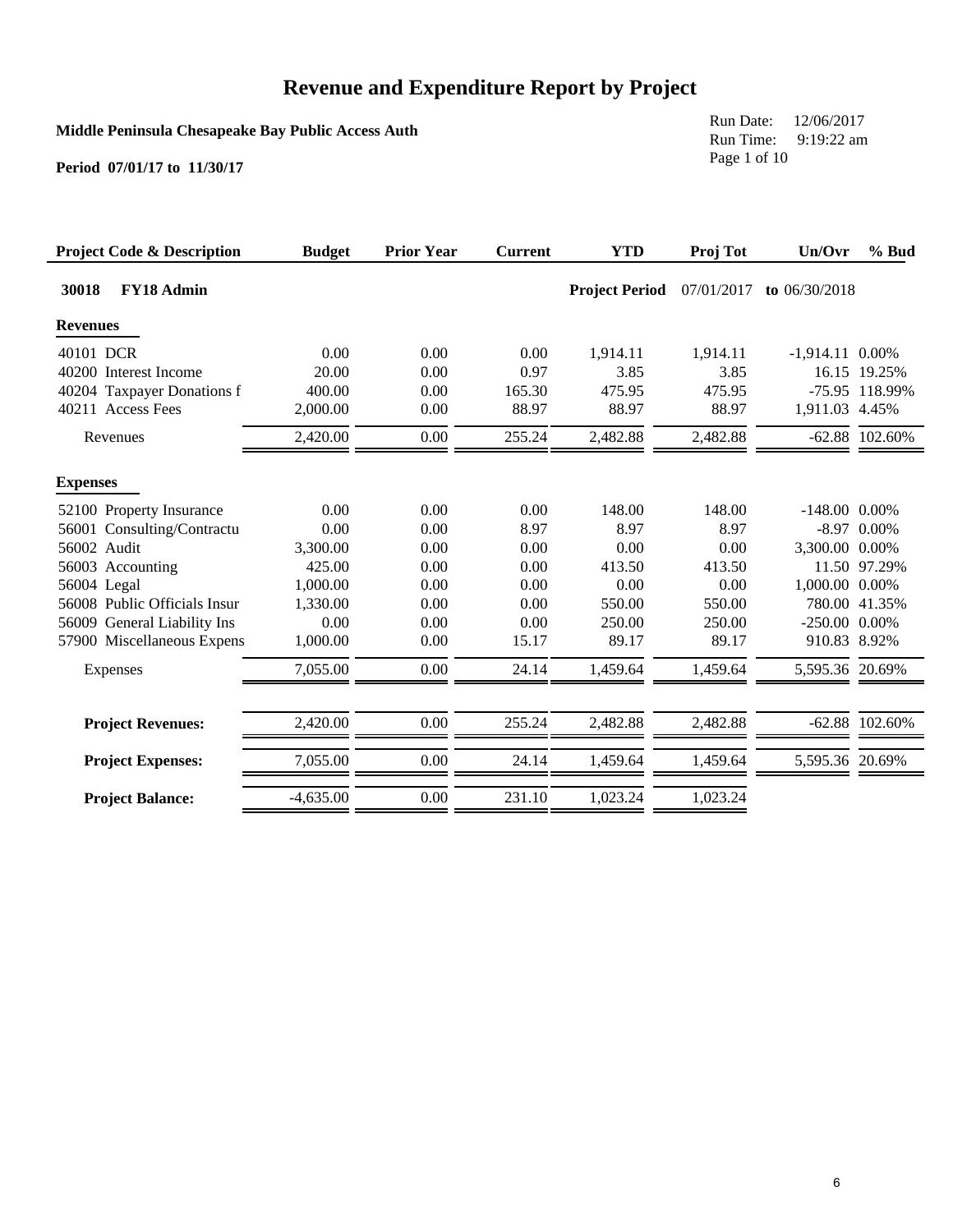**Middle Peninsula Chesapeake Bay Public Access Auth**

Run Date: 12/06/2017 Run Time: 9:19:22 am Page 2 of 10

| <b>Project Code &amp; Description</b>       | <b>Budget</b> | <b>Prior Year</b> | <b>Current</b> | <b>YTD</b>            | Proj Tot  | Un/Ovr          | % Bud          |
|---------------------------------------------|---------------|-------------------|----------------|-----------------------|-----------|-----------------|----------------|
| 31001<br><b>Browne Tract Administration</b> |               |                   |                | <b>Project Period</b> |           | to              |                |
| <b>Expenses</b>                             |               |                   |                |                       |           |                 |                |
| 52100 Property Insurance                    | 0.00          | 109.88            | 0.00           | 0.00                  | 109.88    | $-109.88$ 0.00% |                |
| 56010 Inland Marine Insuran                 | 0.00          | 0.00              | 0.00           | 110.14                | 110.14    | $-110.14$ 0.00% |                |
| Expenses                                    | 0.00          | 109.88            | 0.00           | 110.14                | 220.02    | $-220.02$ 0.00% |                |
| <b>Project Revenues:</b>                    | 0.00          | 0.00              | 0.00           | 0.00                  | 0.00      |                 | $0.00\ 0.00\%$ |
| <b>Project Expenses:</b>                    | 0.00          | 109.88            | $0.00\,$       | 110.14                | 220.02    | $-220.02$ 0.00% |                |
| <b>Project Balance:</b>                     | 0.00          | $-109.88$         | 0.00           | $-110.14$             | $-220.02$ |                 |                |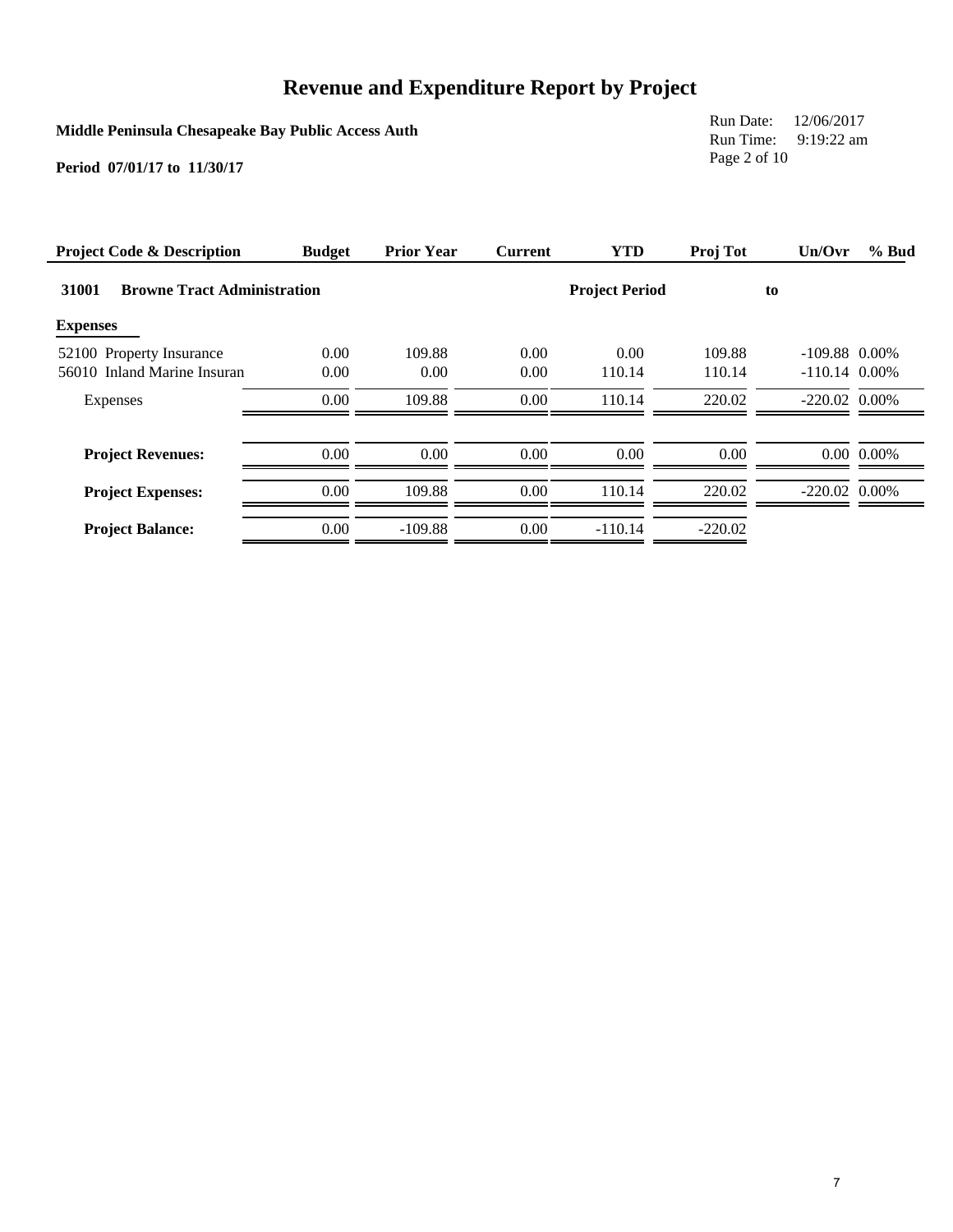**Middle Peninsula Chesapeake Bay Public Access Auth**

Run Date: 12/06/2017 Run Time: 9:19:22 am Page 3 of 10

| <b>Project Code &amp; Description</b>     | <b>Budget</b> | <b>Prior Year</b> | <b>Current</b> | <b>YTD</b>            | Proj Tot  | Un/Ovr              | % Bud          |
|-------------------------------------------|---------------|-------------------|----------------|-----------------------|-----------|---------------------|----------------|
| 31002<br><b>Clay Tract Administration</b> |               |                   |                | <b>Project Period</b> |           | to                  |                |
| <b>Revenues</b>                           |               |                   |                |                       |           |                     |                |
| 40200 Interest Income                     | 701.00        | 2,216.80          | 22.34          | 162.66                | 2,379.46  | $-1,678.46$ 339.44% |                |
| 40210 Miscellaneous Incom                 | 0.00          | 274.45            | 0.00           | 0.00                  | 274.45    | $-274.45$ 0.00%     |                |
| 40213 Timber Sales                        | 130,000.00    | 92,055.75         | 0.00           | 0.00                  | 92,055.75 | 37.944.25 70.81%    |                |
| Revenues                                  | 130,701.00    | 94,547.00         | 22.34          | 162.66                | 94,709.66 | 35,991.34 72.46%    |                |
| <b>Expenses</b>                           |               |                   |                |                       |           |                     |                |
| 52101 Facilities Maintenanc               | 0.00          | 1,363.23          | 0.00           | 250.00                | 1,613.23  | $-1,613.23$ 0.00%   |                |
| 53002 Supplies                            | 0.00          | 63.15             | 0.00           | 0.00                  | 63.15     |                     | $-63.15$ 0.00% |
| 56001 Consulting/Contractu                | 13,000.00     | 15,715.24         | 0.00           | 7,000.00              | 22,715.24 | -9,715.24 174.73%   |                |
| 56006 Construction                        | 33,000.00     | 0.00              | 0.00           | 35,700.00             | 35,700.00 | -2,700.00 108.18%   |                |
| 56007 Fees & Permits                      | 0.00          | 100.00            | 0.00           | 359.67                | 459.67    | -459.67 0.00%       |                |
| Expenses                                  | 46,000.00     | 17,241.62         | $0.00\,$       | 43,309.67             | 60,551.29 | -14,551.29 131.63%  |                |
| <b>Project Revenues:</b>                  | 130,701.00    | 94,547.00         | 22.34          | 162.66                | 94,709.66 | 35,991.34 72.46%    |                |
| <b>Project Expenses:</b>                  | 46,000.00     | 17,241.62         | 0.00           | 43,309.67             | 60,551.29 | -14,551.29 131.63%  |                |
| <b>Project Balance:</b>                   | 84,701.00     | 77,305.38         | 22.34          | $-43,147.01$          | 34,158.37 |                     |                |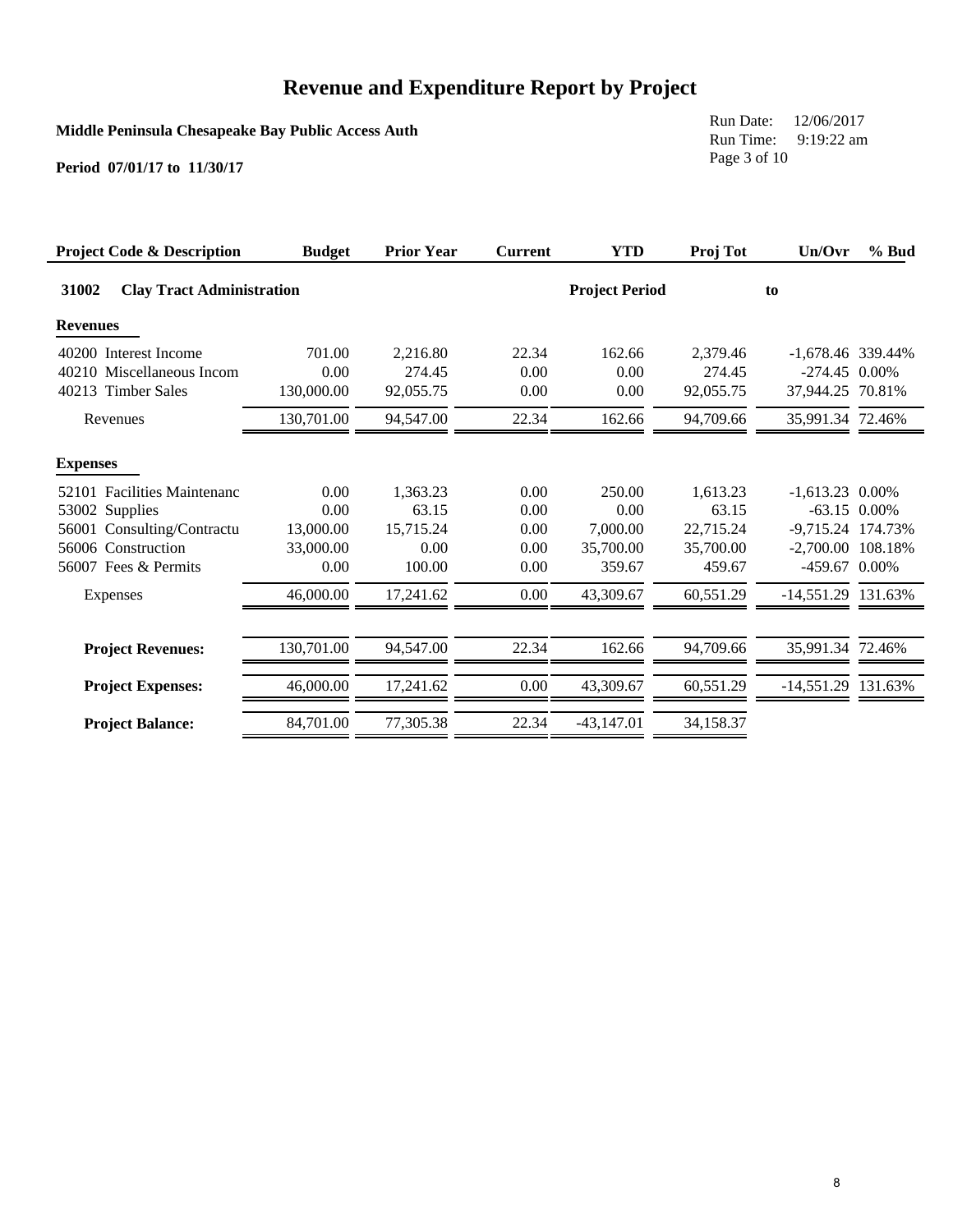**Middle Peninsula Chesapeake Bay Public Access Auth**

Run Date: 12/06/2017 Run Time: 9:19:22 am Page 4 of 10

| <b>Project Code &amp; Description</b>        | <b>Budget</b> | <b>Prior Year</b> | <b>Current</b> | <b>YTD</b>            | Proj Tot  | Un/Ovr          | % Bud             |
|----------------------------------------------|---------------|-------------------|----------------|-----------------------|-----------|-----------------|-------------------|
| <b>Haworth Tract Administration</b><br>31003 |               |                   |                | <b>Project Period</b> |           | to              |                   |
| <b>Revenues</b>                              |               |                   |                |                       |           |                 |                   |
| 40200 Interest Income                        | 237.00        | 235.89            | 13.58          | 75.29                 | 311.18    |                 | $-74.18$ 131.30%  |
| 40210 Miscellaneous Incom                    | 0.00          | 151.29            | 0.00           | 0.00                  | 151.29    | $-151.29$ 0.00% |                   |
| 40213 Timber Sales                           | 38,412.15     | 38,412.15         | 0.00           | 0.00                  | 38,412.15 |                 | 0.00 100.00%      |
| Revenues                                     | 38,649.15     | 38,799.33         | 13.58          | 75.29                 | 38,874.62 |                 | -225.47 100.58%   |
| <b>Expenses</b>                              |               |                   |                |                       |           |                 |                   |
| 52101 Facilities Maintenanc                  | 500.00        | 778.72            | 0.00           | 250.00                | 1,028.72  |                 | -528.72 205.74%   |
| 53004 Equipment                              | 148.38        | 148.38            | 0.00           | 0.00                  | 148.38    |                 | $0.00$ 100.00%    |
| 56001 Consulting/Contractu                   | 13,960.65     | 13,596.66         | 0.00           | 0.00                  | 13,596.66 |                 | 363.99 97.39%     |
| 56004 Legal                                  | 3,418.09      | 3.418.09          | 0.00           | 0.00                  | 3,418.09  |                 | 0.00 100.00%      |
| Expenses                                     | 18,027.12     | 17,941.85         | 0.00           | 250.00                | 18,191.85 |                 | $-164.73$ 100.91% |
| <b>Project Revenues:</b>                     | 38,649.15     | 38.799.33         | 13.58          | 75.29                 | 38,874.62 |                 | -225.47 100.58%   |
| <b>Project Expenses:</b>                     | 18,027.12     | 17.941.85         | 0.00           | 250.00                | 18,191.85 |                 | $-164.73$ 100.91% |
| <b>Project Balance:</b>                      | 20,622.03     | 20,857.48         | 13.58          | $-174.71$             | 20,682.77 |                 |                   |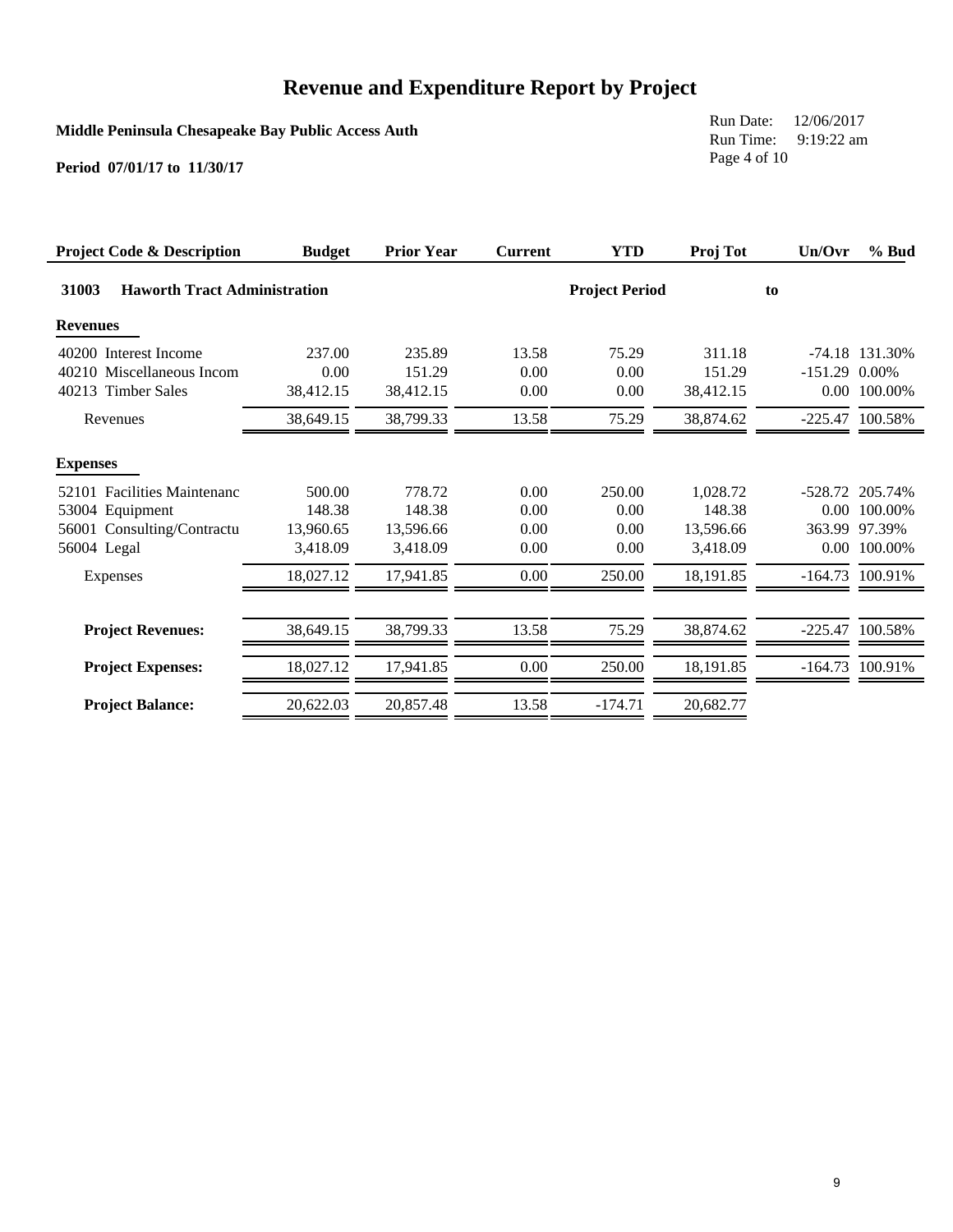**Middle Peninsula Chesapeake Bay Public Access Auth**

Run Date: 12/06/2017 Run Time: 9:19:22 am Page 5 of 10

| <b>Project Code &amp; Description</b>                                                                                                                                                                                                                                       | <b>Budget</b>                                                                                                     | <b>Prior Year</b>                                                                                                         | <b>Current</b>                                                                          | <b>YTD</b>                                                                                          | Proj Tot                                                                                                                    | Un/Ovr                                                                                                                                          | $%$ Bud                                                                      |
|-----------------------------------------------------------------------------------------------------------------------------------------------------------------------------------------------------------------------------------------------------------------------------|-------------------------------------------------------------------------------------------------------------------|---------------------------------------------------------------------------------------------------------------------------|-----------------------------------------------------------------------------------------|-----------------------------------------------------------------------------------------------------|-----------------------------------------------------------------------------------------------------------------------------|-------------------------------------------------------------------------------------------------------------------------------------------------|------------------------------------------------------------------------------|
| 31006<br><b>Captain Sinclair Landing Property Administration</b>                                                                                                                                                                                                            |                                                                                                                   |                                                                                                                           |                                                                                         | <b>Project Period</b>                                                                               | 07/01/2013                                                                                                                  | to 06/30/2015                                                                                                                                   |                                                                              |
| <b>Revenues</b>                                                                                                                                                                                                                                                             |                                                                                                                   |                                                                                                                           |                                                                                         |                                                                                                     |                                                                                                                             |                                                                                                                                                 |                                                                              |
| 40210 Miscellaneous Incom<br>40211 Access Fees<br>40212 Rental Income<br>40213 Timber Sales                                                                                                                                                                                 | 10,505.82<br>0.00<br>36,900.00<br>0.00                                                                            | 18,760.60<br>735.53<br>70,839.05<br>$-6,314.29$                                                                           | 0.00<br>0.00<br>1,800.00<br>0.00                                                        | 0.00<br>0.00<br>9,000.00<br>0.00                                                                    | 18,760.60<br>735.53<br>79,839.05<br>$-6,314.29$                                                                             | $-8,254.78$ 178.57%<br>-735.53 0.00%<br>-42,939.05 216.37%<br>6,314.29 0.00%                                                                    |                                                                              |
| Revenues                                                                                                                                                                                                                                                                    | 47,405.82                                                                                                         | 84,020.89                                                                                                                 | 1,800.00                                                                                | 9,000.00                                                                                            | 93,020.89                                                                                                                   | -45,615.07 196.22%                                                                                                                              |                                                                              |
| <b>Expenses</b>                                                                                                                                                                                                                                                             |                                                                                                                   |                                                                                                                           |                                                                                         |                                                                                                     |                                                                                                                             |                                                                                                                                                 |                                                                              |
| 52100 Property Insurance<br>52101 Facilities Maintenanc<br>52102 Flood Insurance<br>52110 Utilities<br>53002 Supplies<br>53004 Equipment<br>55000 Workshops/Conferen<br>Consulting/Contractu<br>56001<br>56004 Legal<br>56007 Fees & Permits<br>56010 Inland Marine Insuran | 4,014.00<br>7,857.69<br>7,534.00<br>1,370.00<br>975.43<br>578.98<br>50.00<br>2,880.00<br>5,644.75<br>0.00<br>0.00 | 8,379.24<br>17,710.16<br>12,638.00<br>8,152.91<br>1,121.63<br>1,327.83<br>50.00<br>7,730.83<br>5,905.75<br>136.50<br>0.00 | 0.00<br>0.00<br>0.00<br>30.10<br>0.00<br>0.00<br>0.00<br>180.00<br>0.00<br>0.00<br>0.00 | 1,771.00<br>1,401.06<br>0.00<br>$-81.79$<br>0.00<br>0.00<br>0.00<br>900.00<br>0.00<br>0.00<br>88.66 | 10,150.24<br>19,111.22<br>12,638.00<br>8,071.12<br>1,121.63<br>1,327.83<br>50.00<br>8,630.83<br>5,905.75<br>136.50<br>88.66 | $-6,136.24$ 252.87%<br>-11,253.53 243.22%<br>-5,104.00 167.75%<br>$-6,701.12$ 589.13%<br>-5,750.83 299.68%<br>$-136.50$ 0.00%<br>$-88.66$ 0.00% | $-146.20$ 114.99%<br>-748.85 229.34%<br>0.00 100.00%<br>$-261.00$ $104.62\%$ |
| 57900 Miscellaneous Expens                                                                                                                                                                                                                                                  | 107.98                                                                                                            | 411.98                                                                                                                    | 0.00                                                                                    | 0.00                                                                                                | 411.98                                                                                                                      |                                                                                                                                                 | -304.00 381.53%                                                              |
| Expenses                                                                                                                                                                                                                                                                    | 31,012.83                                                                                                         | 63,564.83                                                                                                                 | 210.10                                                                                  | 4,078.93                                                                                            | 67,643.76                                                                                                                   | -36,630.93 218.12%                                                                                                                              |                                                                              |
| <b>Project Revenues:</b>                                                                                                                                                                                                                                                    | 47,405.82                                                                                                         | 84,020.89                                                                                                                 | 1,800.00                                                                                | 9,000.00                                                                                            | 93,020.89                                                                                                                   | -45,615.07 196.22%                                                                                                                              |                                                                              |
| <b>Project Expenses:</b>                                                                                                                                                                                                                                                    | 31,012.83                                                                                                         | 63,564.83                                                                                                                 | 210.10                                                                                  | 4,078.93                                                                                            | 67,643.76                                                                                                                   | -36,630.93 218.12%                                                                                                                              |                                                                              |
| <b>Project Balance:</b>                                                                                                                                                                                                                                                     | 16,392.99                                                                                                         | 20,456.06                                                                                                                 | 1,589.90                                                                                | 4,921.07                                                                                            | 25,377.13                                                                                                                   |                                                                                                                                                 |                                                                              |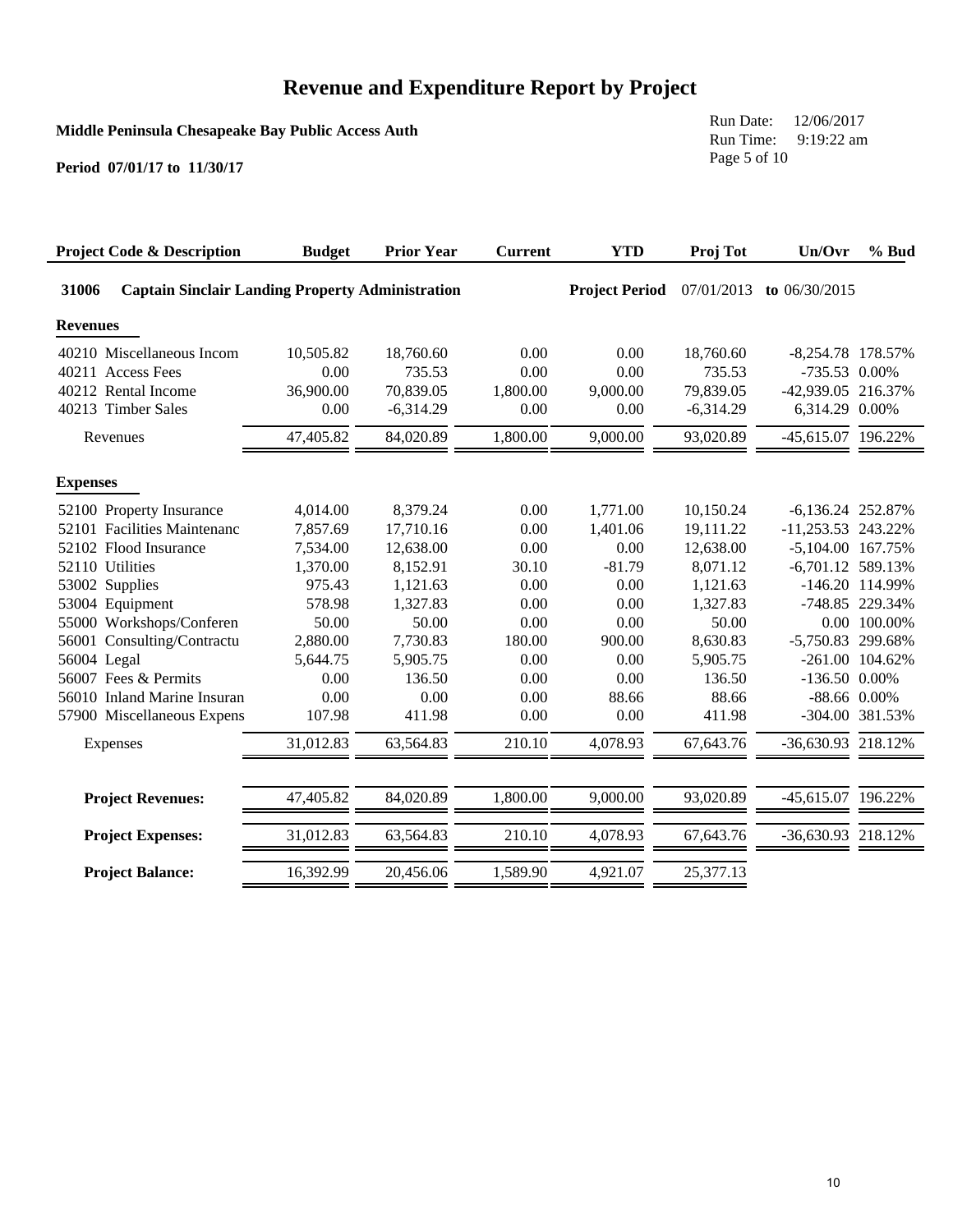**Middle Peninsula Chesapeake Bay Public Access Auth**

Run Date: 12/06/2017 Run Time: 9:19:22 am Page 6 of 10

| <b>Project Code &amp; Description</b>      | <b>Budget</b> | <b>Prior Year</b> | <b>Current</b> | <b>YTD</b>            | Proj Tot  | Un/Ovr             | % Bud            |
|--------------------------------------------|---------------|-------------------|----------------|-----------------------|-----------|--------------------|------------------|
| 31007<br><b>Horn Harbor Administration</b> |               |                   |                | <b>Project Period</b> |           | to                 |                  |
| <b>Revenues</b>                            |               |                   |                |                       |           |                    |                  |
| 40200 Interest Income                      | 0.00          | 0.00              | 0.00           | 0.00                  | 0.00      |                    | $0.00\ 0.00\%$   |
| 40201 Donations - property                 | 0.00          | 11,000.00         | 0.00           | 0.00                  | 11,000.00 | $-11,000.00$ 0.00% |                  |
| 40211 Access Fees                          | 0.00          | 0.00              | 0.00           | 0.00                  | 0.00      |                    | $0.00\ 0.00\%$   |
| Revenues                                   | 0.00          | 11,000.00         | 0.00           | 0.00                  | 11,000.00 | $-11,000.00$ 0.00% |                  |
| <b>Project Revenues:</b>                   | 0.00          | 11,000.00         | 0.00           | 0.00                  | 11,000.00 | $-11,000.00$ 0.00% |                  |
| <b>Project Expenses:</b>                   | 0.00          | 0.00              | 0.00           | 0.00                  | 0.00      |                    | $0.00 \, 0.00\%$ |
| <b>Project Balance:</b>                    | 0.00          | 11,000.00         | 0.00           | 0.00                  | 11,000.00 |                    |                  |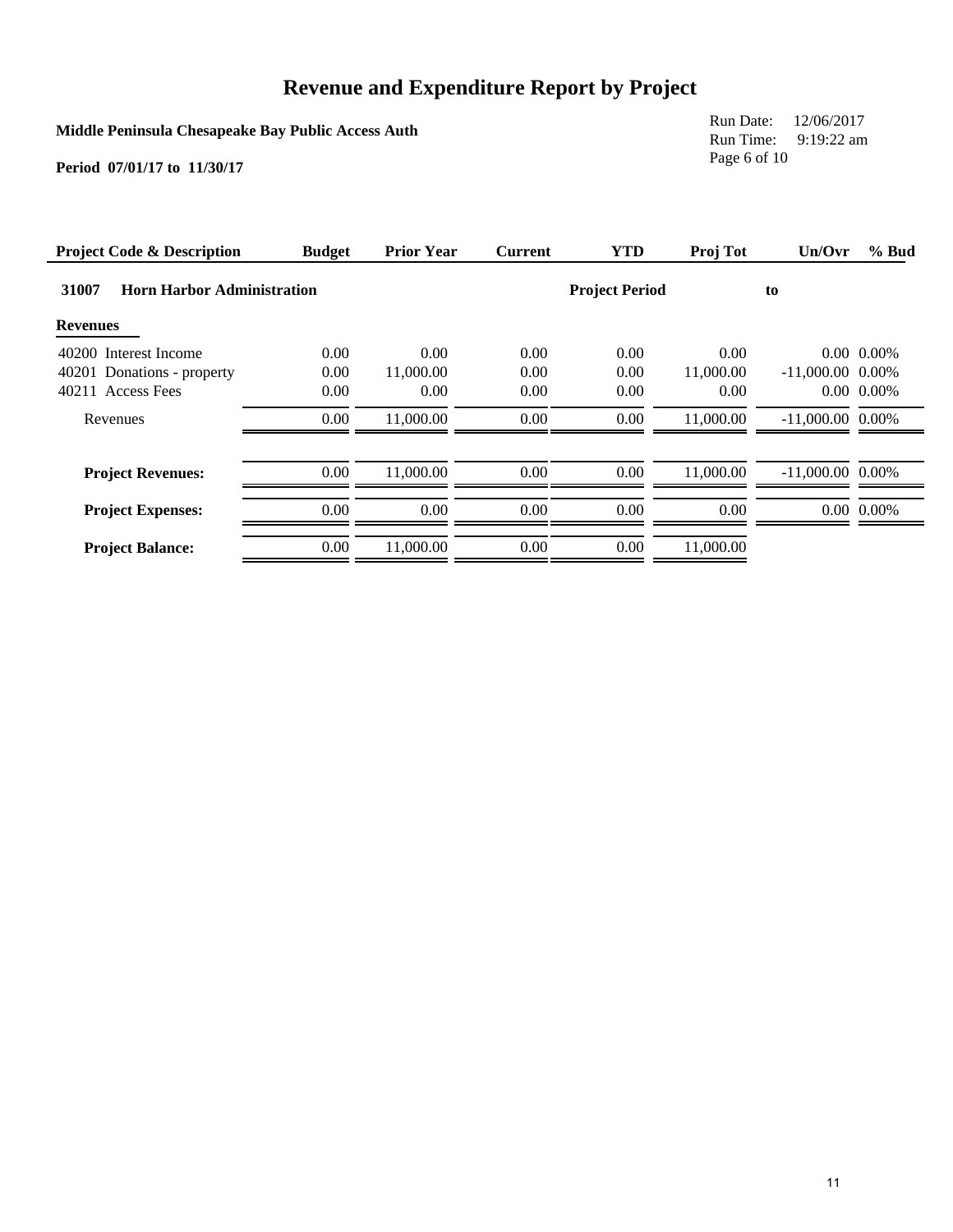**Middle Peninsula Chesapeake Bay Public Access Auth**

Run Date: 12/06/2017 Run Time: 9:19:22 am Page 7 of 10

| <b>Project Code &amp; Description</b> | <b>Budget</b> | <b>Prior Year</b> | <b>Current</b> | <b>YTD</b>            | Proj Tot  | Un/Ovr               | % Bud   |
|---------------------------------------|---------------|-------------------|----------------|-----------------------|-----------|----------------------|---------|
| 31008<br><b>Land Acquisitions</b>     |               |                   |                | <b>Project Period</b> |           | to                   |         |
| <b>Revenues</b>                       |               |                   |                |                       |           |                      |         |
| 40010 Essex County                    | 0.00          | 8,979.00          | 0.00           | 0.00                  | 8,979.00  | $-8,979.00$ 0.00%    |         |
| 40102 Virginia Environmenta           | 0.00          | 12,000.00         | 0.00           | 0.00                  | 12,000.00 | $-12,000.00$ 0.00%   |         |
| 40203 Donations - JDK Mem             | 0.00          | 1,942.22          | 0.00           | 0.00                  | 1,942.22  | $-1,942.22$ 0.00%    |         |
| 40210 Miscellaneous Incom             | 6,000.00      | 6,000.00          | 0.00           | 0.00                  | 6,000.00  | $0.00\,$             | 100.00% |
| Revenues                              | 6,000.00      | 28,921.22         | 0.00           | 0.00                  | 28,921.22 | -22,921.22 482.02%   |         |
| <b>Expenses</b>                       |               |                   |                |                       |           |                      |         |
| 56001 Consulting/Contractu            | 0.00          | 330.00            | 0.00           | 0.00                  | 330.00    | $-330.00$ $0.00\%$   |         |
| 56004 Legal                           | 6,000.00      | 19,578.60         | 0.00           | 0.00                  | 19,578.60 | -13,578.60 326.31%   |         |
| 56005 Appraisals                      | 0.00          | 300.00            | 0.00           | 0.00                  | 300.00    | -300.00 0.00%        |         |
| Expenses                              | 6,000.00      | 20,208.60         | 0.00           | 0.00                  | 20,208.60 | $-14,208.60$ 336.81% |         |
|                                       |               |                   |                |                       |           |                      |         |
| <b>Project Revenues:</b>              | 6,000.00      | 28.921.22         | 0.00           | 0.00                  | 28,921.22 | $-22.921.22$ 482.02% |         |
| <b>Project Expenses:</b>              | 6,000.00      | 20,208.60         | 0.00           | 0.00                  | 20,208.60 | -14,208.60 336.81%   |         |
| <b>Project Balance:</b>               | $0.00\,$      | 8,712.62          | 0.00           | $0.00\,$              | 8,712.62  |                      |         |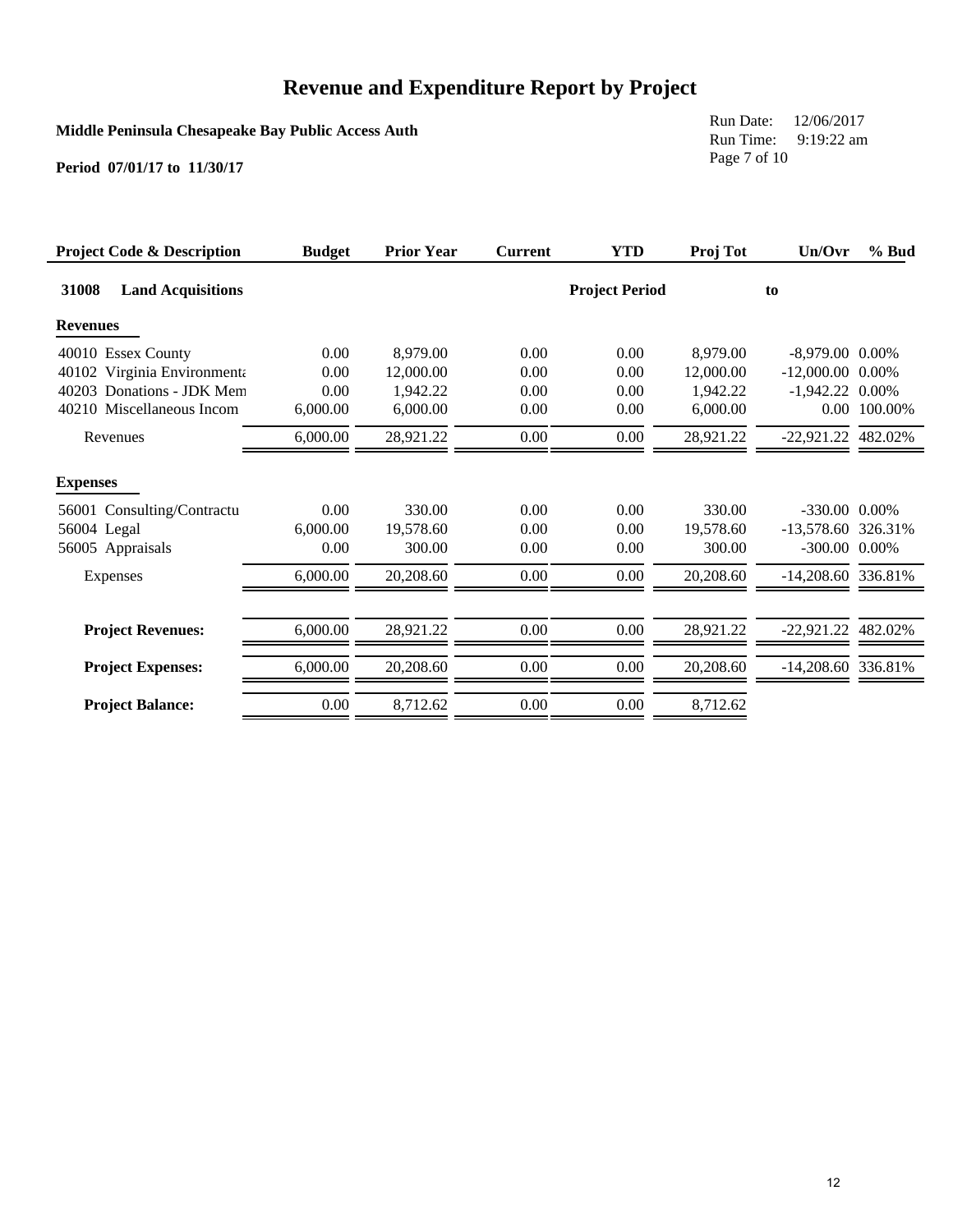**Middle Peninsula Chesapeake Bay Public Access Auth**

Run Date: 12/06/2017 Run Time: 9:19:22 am Page 8 of 10

| <b>Project Code &amp; Description</b>       | <b>Budget</b> | <b>Prior Year</b> | <b>Current</b> | <b>YTD</b>            | Proj Tot   | Un/Ovr             | $%$ Bud       |
|---------------------------------------------|---------------|-------------------|----------------|-----------------------|------------|--------------------|---------------|
| 31009<br><b>Perrin Wharf Administration</b> |               |                   |                | <b>Project Period</b> | 07/31/2014 | to $06/30/2015$    |               |
| <b>Revenues</b>                             |               |                   |                |                       |            |                    |               |
| 40211 Access Fees                           | 3,000.00      | 1.920.64          | 0.00           | 0.00                  | 1.920.64   | 1.079.36 64.02%    |               |
| 40214 Wharf Tie-Up Fees                     | 0.00          | 600.00            | 0.00           | 0.00                  | 600.00     | $-600.00$ $0.00\%$ |               |
| Revenues                                    | 3,000.00      | 2,520.64          | 0.00           | 0.00                  | 2,520.64   |                    | 479.36 84.02% |
| <b>Expenses</b>                             |               |                   |                |                       |            |                    |               |
| 52100 Property Insurance                    | 0.00          | 109.88            | 0.00           | 0.00                  | 109.88     | $-109.88$ 0.00%    |               |
| 52101 Facilities Maintenanc                 | 3,000.00      | 379.02            | 0.00           | 0.00                  | 379.02     | 2,620.98 12.63%    |               |
| 53002 Supplies                              | 0.00          | 84.38             | 0.00           | 0.00                  | 84.38      | $-84.38$ 0.00%     |               |
| 56001 Consulting/Contractu                  | 0.00          | 33.24             | 0.00           | 0.00                  | 33.24      | $-33.24$ 0.00%     |               |
| 56010 Inland Marine Insuran                 | 0.00          | 0.00              | 0.00           | 165.20                | 165.20     | $-165.20$ 0.00%    |               |
| 57900 Miscellaneous Expens                  | 0.00          | 14.92             | 0.00           | 0.00                  | 14.92      | $-14.92$ 0.00%     |               |
| Expenses                                    | 3,000.00      | 621.44            | 0.00           | 165.20                | 786.64     | 2,213.36 26.22%    |               |
|                                             |               |                   |                |                       |            |                    |               |
| <b>Project Revenues:</b>                    | 3,000.00      | 2,520.64          | $0.00\,$       | 0.00                  | 2,520.64   |                    | 479.36 84.02% |
| <b>Project Expenses:</b>                    | 3,000.00      | 621.44            | 0.00           | 165.20                | 786.64     | 2,213.36 26.22%    |               |
| <b>Project Balance:</b>                     | $0.00\,$      | 1,899.20          | 0.00           | $-165.20$             | 1,734.00   |                    |               |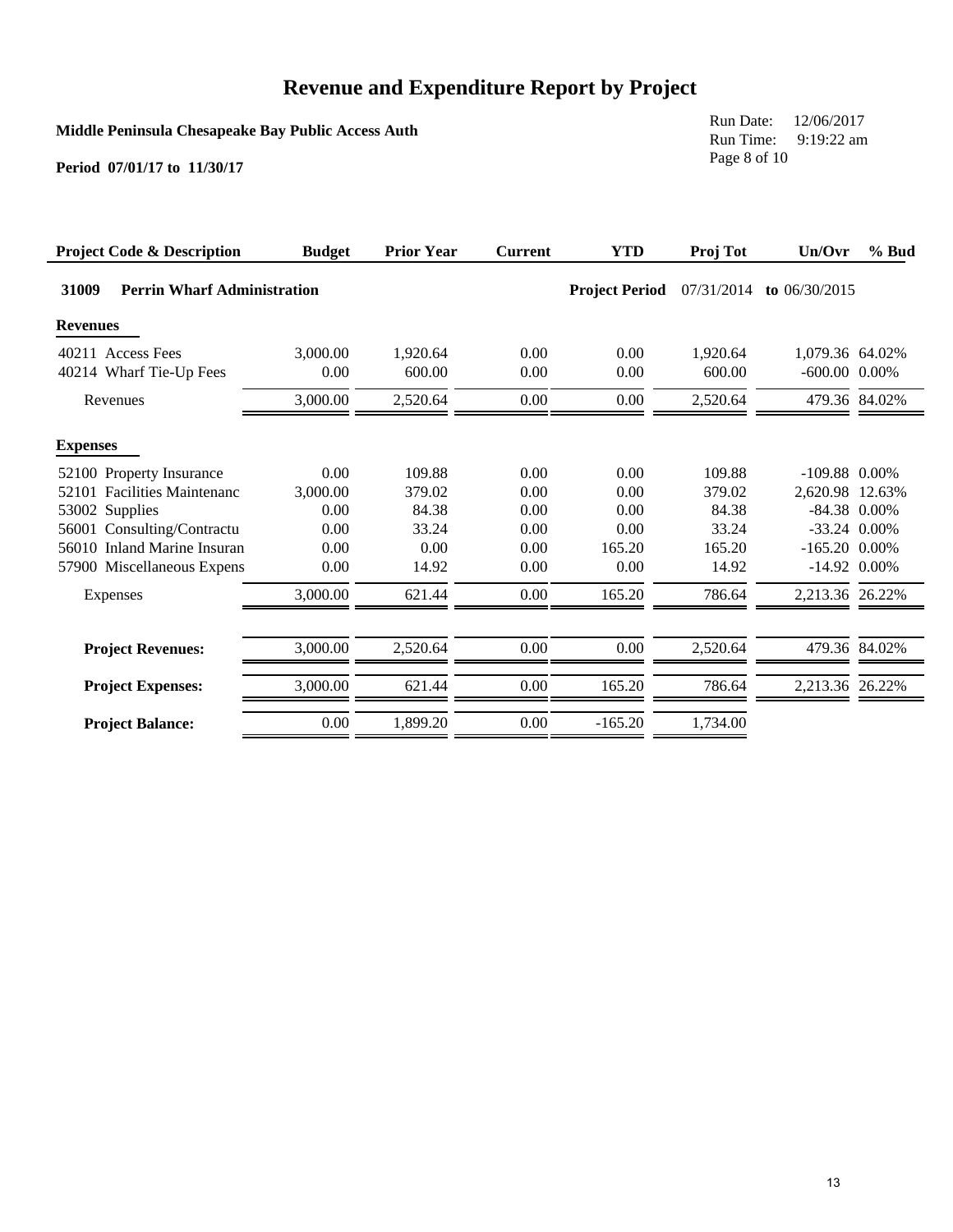**Middle Peninsula Chesapeake Bay Public Access Auth**

Run Date: 12/06/2017 Run Time: 9:19:22 am Page 9 of 10

| <b>Project Code &amp; Description</b>      | <b>Budget</b> | <b>Prior Year</b> | <b>Current</b> | <b>YTD</b>            | Proj Tot   | Un/Ovr            | $%$ Bud        |
|--------------------------------------------|---------------|-------------------|----------------|-----------------------|------------|-------------------|----------------|
| 31012<br><b>Healy Creek Administration</b> |               |                   |                | <b>Project Period</b> |            | to                |                |
| <b>Revenues</b>                            |               |                   |                |                       |            |                   |                |
| 40201 Donations - property                 | 0.00          | 334,800.00        | 0.00           | 0.00                  | 334,800.00 | -334,800.00 0.00% |                |
| Revenues                                   | 0.00          | 334,800.00        | $0.00\,$       | 0.00                  | 334,800.00 | -334,800.00 0.00% |                |
| <b>Expenses</b>                            |               |                   |                |                       |            |                   |                |
| 52101 Facilities Maintenanc                | 0.00          | 65.00             | 0.00           | 0.00                  | 65.00      |                   | $-65.00$ 0.00% |
| Expenses                                   | 0.00          | 65.00             | 0.00           | 0.00                  | 65.00      |                   | $-65.00$ 0.00% |
| <b>Project Revenues:</b>                   | 0.00          | 334,800.00        | $0.00\,$       | 0.00                  | 334,800.00 | -334,800.00 0.00% |                |
| <b>Project Expenses:</b>                   | 0.00          | 65.00             | $0.00\,$       | 0.00                  | 65.00      |                   | $-65.00$ 0.00% |
| <b>Project Balance:</b>                    | 0.00          | 334,735.00        | $0.00\,$       | 0.00                  | 334,735.00 |                   |                |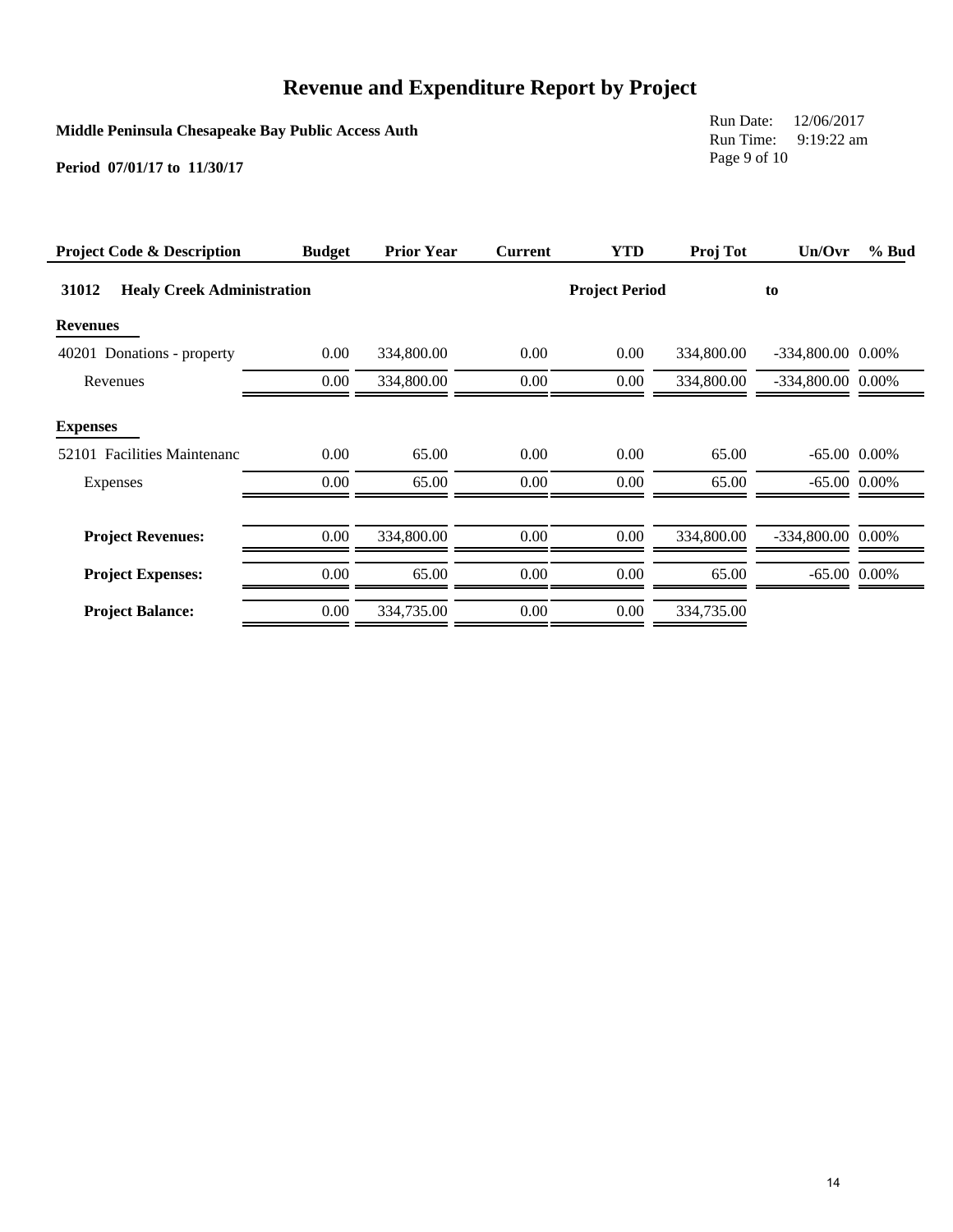**Middle Peninsula Chesapeake Bay Public Access Auth**

Run Date: 12/06/2017 Run Time: 9:19:22 am Page 10 of 10

| <b>Project Code &amp; Description</b>               | <b>Budget</b> | <b>Prior Year</b> | <b>Current</b> | <b>YTD</b>            | Proj Tot   | Un/Ovr                 | % Bud          |
|-----------------------------------------------------|---------------|-------------------|----------------|-----------------------|------------|------------------------|----------------|
| 32004<br><b>CBRF Marketing Implementation Grant</b> |               |                   |                | <b>Project Period</b> | 05/01/2016 | to $06/30/2018$        |                |
| <b>Revenues</b>                                     |               |                   |                |                       |            |                        |                |
| 40103 CBRF                                          | 0.00          | 910.02            | 0.00           | 0.00                  | 910.02     | $-910.02$ 0.00%        |                |
| Revenues                                            | 0.00          | 910.02            | $0.00\,$       | 0.00                  | 910.02     | $-910.02$ 0.00%        |                |
|                                                     |               |                   |                |                       |            |                        |                |
| <b>Project Revenues:</b>                            | 0.00          | 910.02            | 0.00           | 0.00                  | 910.02     | $-910.02 \quad 0.00\%$ |                |
| <b>Project Expenses:</b>                            | 0.00          | 0.00              | 0.00           | 0.00                  | 0.00       |                        | $0.00\ 0.00\%$ |
| <b>Project Balance:</b>                             | 0.00          | 910.02            | 0.00           | 0.00                  | 910.02     |                        |                |
| <b>Report Total:</b>                                |               |                   | 1,856.92       | $-37,652.75$          |            |                        |                |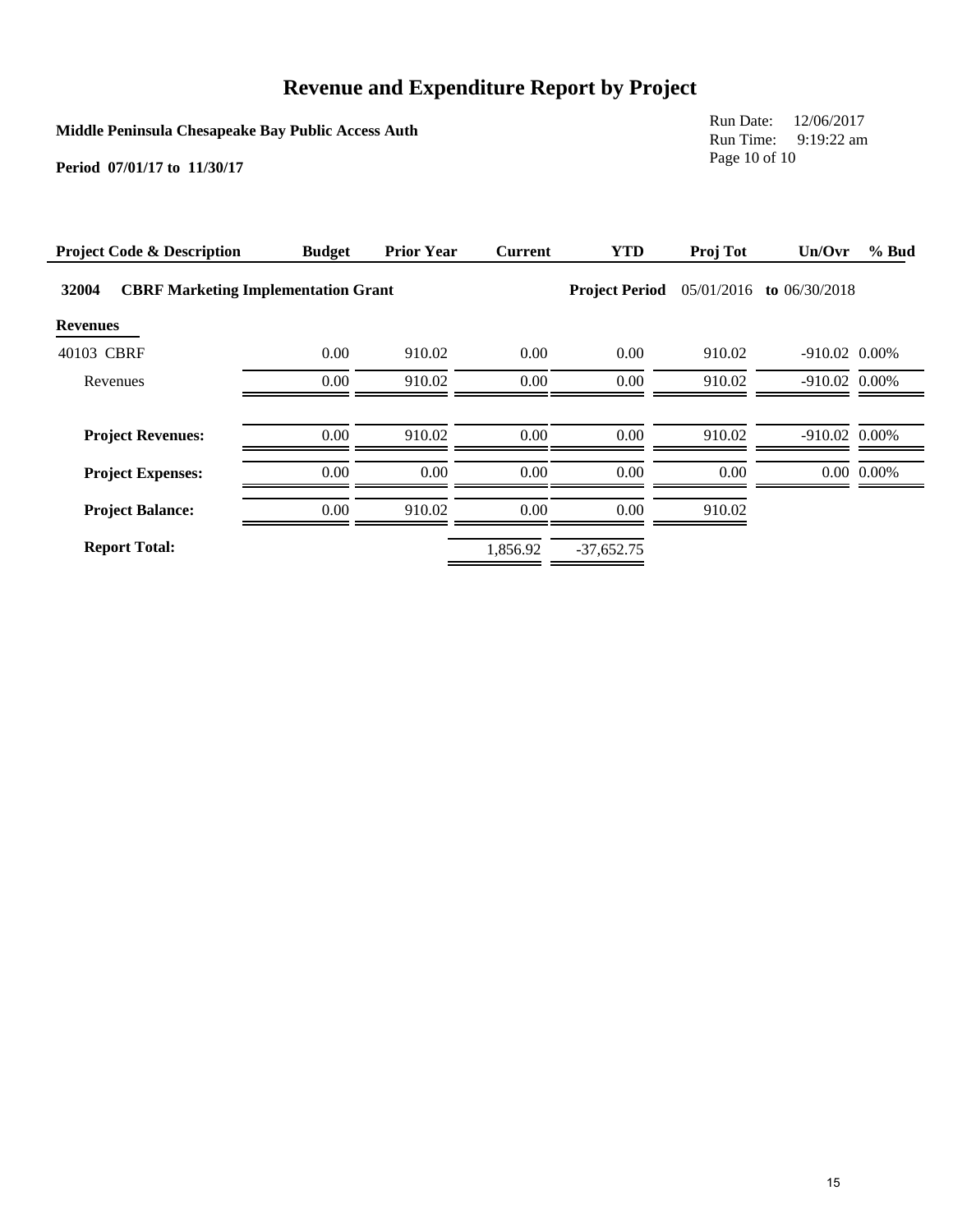#### **Middle Peninsula Chesapeake Bay Public Access Auth**

#### **Period 07/01/17 to 11/30/17**

Run Date: 12/06/2017 Run Time: 9:18:13 am Page 1 of 11

|                 | 30018 FY18 Admin                      |               |                   | <b>Project Period</b> 07/01/2017 to 06/30/2018 |            |          |                    |                  |
|-----------------|---------------------------------------|---------------|-------------------|------------------------------------------------|------------|----------|--------------------|------------------|
|                 | <b>Element Code &amp; Description</b> | <b>Budget</b> | <b>Prior Year</b> | <b>Current</b>                                 | <b>YTD</b> | Proj Tot | Un/Ovr             | % Bud            |
| <b>Revenues</b> |                                       |               |                   |                                                |            |          |                    |                  |
| 40200           | Interest Income                       | 20.00         | 0.00              | 0.00                                           | 0.95       | 0.95     |                    | 19.05 4.75%      |
| 40204           | <b>Taxpayer Donations fro</b>         | 400.00        | 0.00              | 0.00                                           | 266.95     | 266.95   |                    | 133.05 66.74%    |
| 40211           | <b>Access Fees</b>                    | 2,000.00      | 0.00              | 0.00                                           | 0.00       | 0.00     | 2,000.00 0.00%     |                  |
|                 | Revenues                              | 2,420.00      | 0.00              | 0.00                                           | 267.90     | 267.90   | 2,152.10 11.07%    |                  |
| <b>Expenses</b> |                                       |               |                   |                                                |            |          |                    |                  |
| 56002           | Audit                                 | 3,300.00      | 0.00              | 0.00                                           | 0.00       | 0.00     | 3,300.00 0.00%     |                  |
| 56003           | Accounting                            | 425.00        | 0.00              | 0.00                                           | 0.00       | 0.00     | 425.00 0.00%       |                  |
| 56004           | Legal                                 | 1,000.00      | 0.00              | 0.00                                           | 0.00       | 0.00     | 1,000.00 0.00%     |                  |
| 56008           | Public Officials Insuranc             | 1,330.00      | 0.00              | 0.00                                           | 0.00       | 0.00     | 1,330.00 0.00%     |                  |
| 57900           | Miscellaneous Expense                 | 1,000.00      | 0.00              | 0.00                                           | 0.00       | 0.00     | 1,000.00 0.00%     |                  |
|                 | Expenses                              | 7,055.00      | 0.00              | 0.00                                           | 0.00       | 0.00     | 7,055.00 0.00%     |                  |
|                 | Balance:                              | $-4,635.00$   | 0.00              | 0.00                                           | 267.90     | 267.90   |                    |                  |
|                 | 300180 FY18 Admin                     |               |                   |                                                |            |          |                    |                  |
| <b>Revenues</b> |                                       |               |                   |                                                |            |          |                    |                  |
| 40101           | <b>DCR</b>                            | 0.00          | 0.00              | 0.00                                           | 1,914.11   | 1,914.11 | $-1,914.11$ 0.00%  |                  |
| 40200           | Interest Income                       | 0.00          | 0.00              | 0.97                                           | 2.90       | 2.90     |                    | $-2.90$ 0.00%    |
| 40204           | <b>Taxpayer Donations fro</b>         | 0.00          | 0.00              | 165.30                                         | 209.00     | 209.00   | $-209.00$ $0.00\%$ |                  |
| 40211           | <b>Access Fees</b>                    | 0.00          | 0.00              | 88.97                                          | 88.97      | 88.97    |                    | $-88.97$ 0.00%   |
|                 | Revenues                              | 0.00          | 0.00              | 255.24                                         | 2,214.98   | 2,214.98 | $-2,214.98$ 0.00%  |                  |
| <b>Expenses</b> |                                       |               |                   |                                                |            |          |                    |                  |
| 52100           | Property Insurance                    | 0.00          | 0.00              | 0.00                                           | 148.00     | 148.00   | $-148.00$ 0.00%    |                  |
| 56001           | Consulting/Contractual                | 0.00          | 0.00              | 8.97                                           | 8.97       | 8.97     |                    | $-8.97$ 0.00%    |
| 56003           | Accounting                            | 0.00          | 0.00              | 0.00                                           | 413.50     | 413.50   | -413.50 0.00%      |                  |
|                 | 56008 Public Officials Insuranc       | $0.00\,$      | $0.00\,$          | 0.00                                           | 550.00     | 550.00   | -550.00 0.00%      |                  |
| 56009           | General Liability Insura              | 0.00          | 0.00              | 0.00                                           | 250.00     | 250.00   | -250.00 0.00%      |                  |
| 57900           | Miscellaneous Expense                 | 0.00          | 0.00              | 15.17                                          | 89.17      | 89.17    |                    | $-89.17$ 0.00%   |
|                 | Expenses                              | 0.00          | 0.00              | 24.14                                          | 1,459.64   | 1,459.64 | $-1,459.64$ 0.00%  |                  |
|                 | Balance:                              | 0.00          | 0.00              | 231.10                                         | 755.34     | 755.34   |                    |                  |
|                 | <b>Project Revenues:</b>              | 2,420.00      | 0.00              | 255.24                                         | 2,482.88   | 2,482.88 |                    | $-62.88$ 102.60% |
|                 | <b>Project Expense:</b>               | 7,055.00      | 0.00              | 24.14                                          | 1,459.64   | 1,459.64 | 5,595.36 20.69%    |                  |
|                 | <b>Project Balance:</b>               | $-4,635.00$   | 0.00              | 231.10                                         | 1,023.24   | 1,023.24 |                    |                  |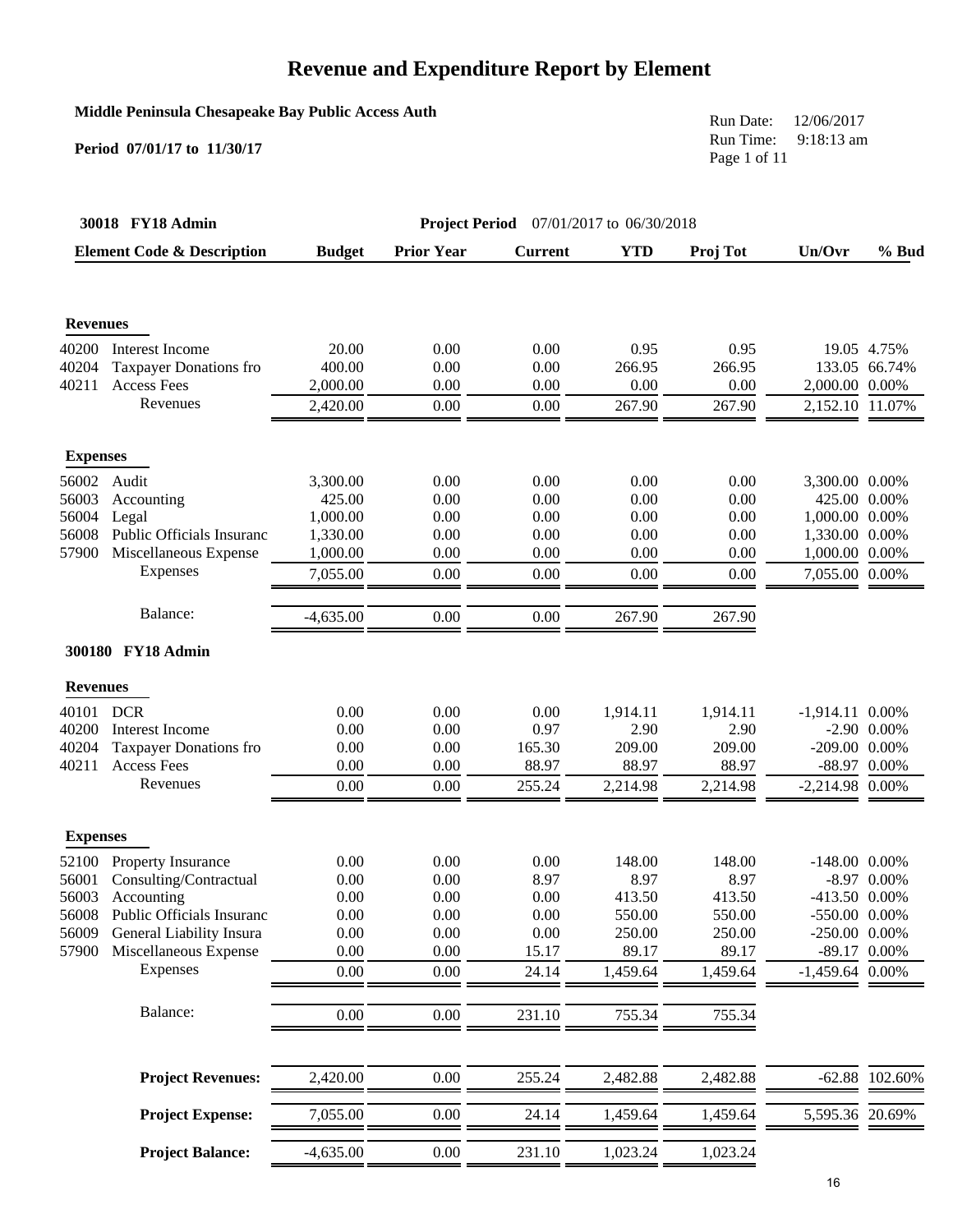| Middle Peninsula Chesapeake Bay Public Access Auth |  |  |  |
|----------------------------------------------------|--|--|--|
|----------------------------------------------------|--|--|--|

**Period 07/01/17 to 11/30/17**

Run Date: 12/06/2017 Run Time: 9:18:13 am Page 2 of 11

|                 | 31001 Browne Tract Administration     |               | <b>Project Period</b> |                | to        |           |                 |                |
|-----------------|---------------------------------------|---------------|-----------------------|----------------|-----------|-----------|-----------------|----------------|
|                 | <b>Element Code &amp; Description</b> | <b>Budget</b> | <b>Prior Year</b>     | <b>Current</b> | YTD       | Proj Tot  | Un/Ovr          | $%$ Bud        |
|                 | 310010 Browne Tract Administration    |               |                       |                |           |           |                 |                |
| <b>Expenses</b> |                                       |               |                       |                |           |           |                 |                |
| 52100           | <b>Property Insurance</b>             | 0.00          | 109.88                | 0.00           | 0.00      | 109.88    | $-109.88$ 0.00% |                |
| 56010           | <b>Inland Marine Insurance</b>        | 0.00          | 0.00                  | 0.00           | 110.14    | 110.14    | $-110.14$ 0.00% |                |
|                 | Expenses                              | 0.00          | 109.88                | 0.00           | 110.14    | 220.02    | $-220.02$ 0.00% |                |
|                 | Balance:                              | 0.00          | $-109.88$             | 0.00           | $-110.14$ | $-220.02$ |                 |                |
|                 | <b>Project Revenues:</b>              | 0.00          | 0.00                  | 0.00           | 0.00      | 0.00      |                 | $0.00\ 0.00\%$ |
|                 | <b>Project Expense:</b>               | 0.00          | 109.88                | 0.00           | 110.14    | 220.02    | $-220.02$ 0.00% |                |
|                 | <b>Project Balance:</b>               | 0.00          | $-109.88$             | 0.00           | $-110.14$ | $-220.02$ |                 |                |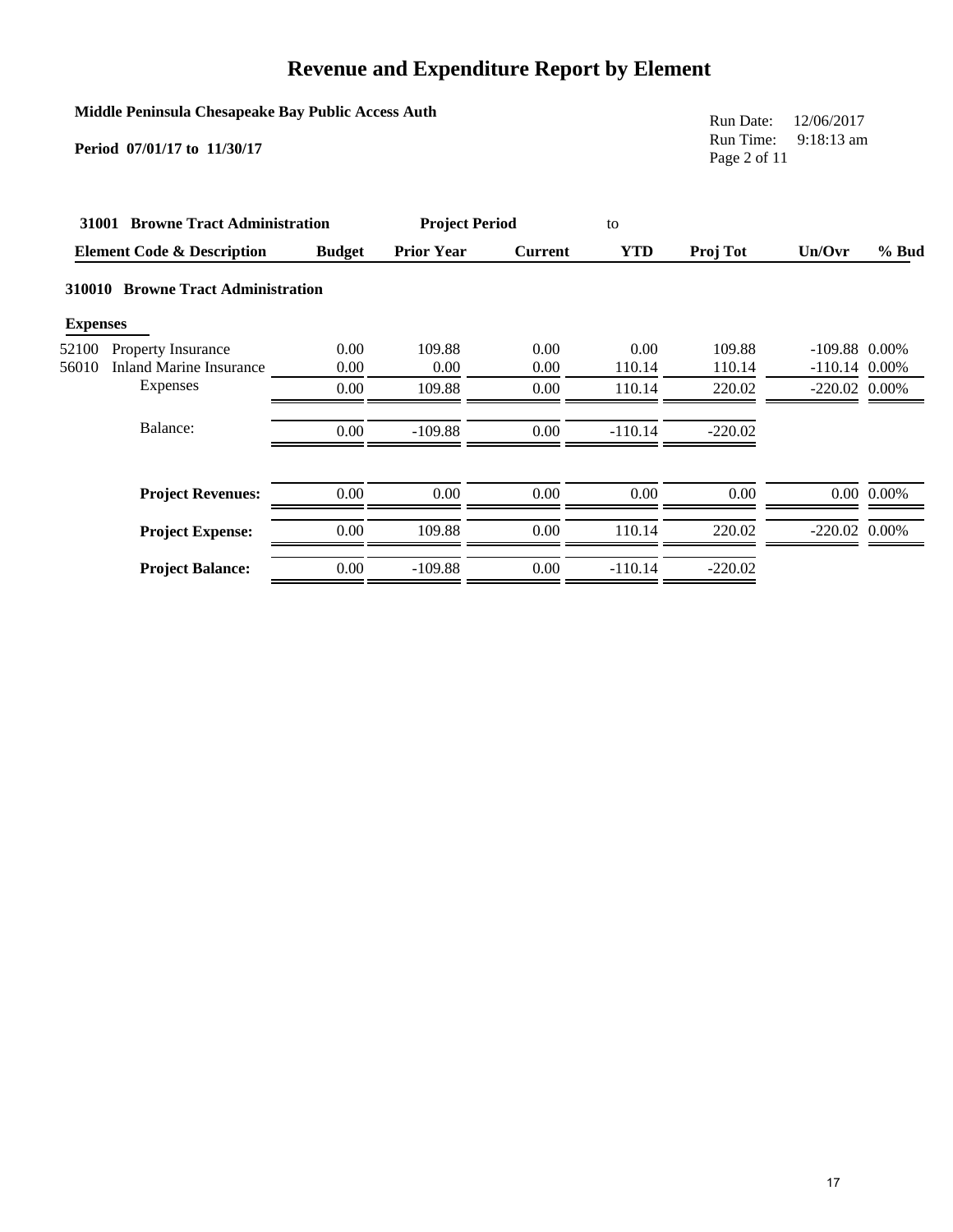#### **Middle Peninsula Chesapeake Bay Public Access Auth**

**Period 07/01/17 to 11/30/17**

Run Date: 12/06/2017 Run Time: 9:18:13 am Page 3 of 11

|                 | 31002 Clay Tract Administration       |               | <b>Project Period</b> |                | to           |              |                    |                |
|-----------------|---------------------------------------|---------------|-----------------------|----------------|--------------|--------------|--------------------|----------------|
|                 | <b>Element Code &amp; Description</b> | <b>Budget</b> | <b>Prior Year</b>     | <b>Current</b> | <b>YTD</b>   | Proj Tot     | Un/Ovr             | $%$ Bud        |
| <b>Revenues</b> |                                       |               |                       |                |              |              |                    |                |
| 40200           | Interest Income                       | 701.00        | 2,054.12              | 22.34          | 73.78        | 2,127.90     | -1,426.90 303.55%  |                |
| 40213           | <b>Timber Sales</b>                   | 130,000.00    | 92,055.75             | 0.00           | 0.00         | 92,055.75    | 37,944.25 70.81%   |                |
|                 | Revenues                              | 130,701.00    | 94,109.87             | 22.34          | 73.78        | 94,183.65    | 36,517.35 72.06%   |                |
| <b>Expenses</b> |                                       |               |                       |                |              |              |                    |                |
| 52101           | <b>Facilities Maintenance</b>         | 0.00          | 824.66                | 0.00           | 0.00         | 824.66       | $-824.66$ 0.00%    |                |
| 53002           | Supplies                              | 0.00          | 63.15                 | 0.00           | 0.00         | 63.15        |                    | $-63.15$ 0.00% |
| 56001           | Consulting/Contractual                | 13,000.00     | 15,715.24             | 0.00           | 0.00         | 15,715.24    | -2,715.24 120.89%  |                |
| 56006           | Construction                          | 33,000.00     | 0.00                  | 0.00           | 0.00         | 0.00         | 33,000.00 0.00%    |                |
|                 | Expenses                              | 46,000.00     | 16,603.05             | 0.00           | 0.00         | 16,603.05    | 29,396.95 36.09%   |                |
|                 | Balance:                              | 84,701.00     | 77,506.82             | 22.34          | 73.78        | 77,580.60    |                    |                |
| 310020          | Clay -NA05NOS4191239 Task 1.02        |               |                       |                |              |              |                    |                |
| <b>Revenues</b> |                                       |               |                       |                |              |              |                    |                |
| 40200           | Interest Income                       | 0.00          | 162.68                | 0.00           | 88.88        | 251.56       | $-251.56$ 0.00%    |                |
| 40210           | Miscellaneous Income                  | 0.00          | 274.45                | 0.00           | 0.00         | 274.45       | $-274.45$ 0.00%    |                |
|                 | Revenues                              | 0.00          | 437.13                | 0.00           | 88.88        | 526.01       | -526.01 0.00%      |                |
| <b>Expenses</b> |                                       |               |                       |                |              |              |                    |                |
| 52101           | <b>Facilities Maintenance</b>         | 0.00          | 538.57                | 0.00           | 250.00       | 788.57       | -788.57 0.00%      |                |
| 56001           | Consulting/Contractual                | 0.00          | 0.00                  | 0.00           | 7,000.00     | 7,000.00     | -7,000.00 0.00%    |                |
| 56006           | Construction                          | 0.00          | 0.00                  | 0.00           | 35,700.00    | 35,700.00    | $-35,700.00$ 0.00% |                |
| 56007           | Fees & Permits                        | 0.00          | 100.00                | 0.00           | 359.67       | 459.67       | -459.67 0.00%      |                |
|                 | Expenses                              | 0.00          | 638.57                | 0.00           | 43,309.67    | 43,948.24    | -43,948.24 0.00%   |                |
|                 | Balance:                              | 0.00          | $-201.44$             | 0.00           | $-43,220.79$ | $-43,422.23$ |                    |                |
|                 | <b>Project Revenues:</b>              | 130,701.00    | 94,547.00             | 22.34          | 162.66       | 94,709.66    | 35,991.34 72.46%   |                |
|                 |                                       |               |                       |                |              |              |                    |                |
|                 | <b>Project Expense:</b>               | 46,000.00     | 17,241.62             | 0.00           | 43,309.67    | 60,551.29    | $-14,551.29$       | 131.63%        |
|                 | <b>Project Balance:</b>               | 84,701.00     | 77,305.38             | 22.34          | $-43,147.01$ | 34,158.37    |                    |                |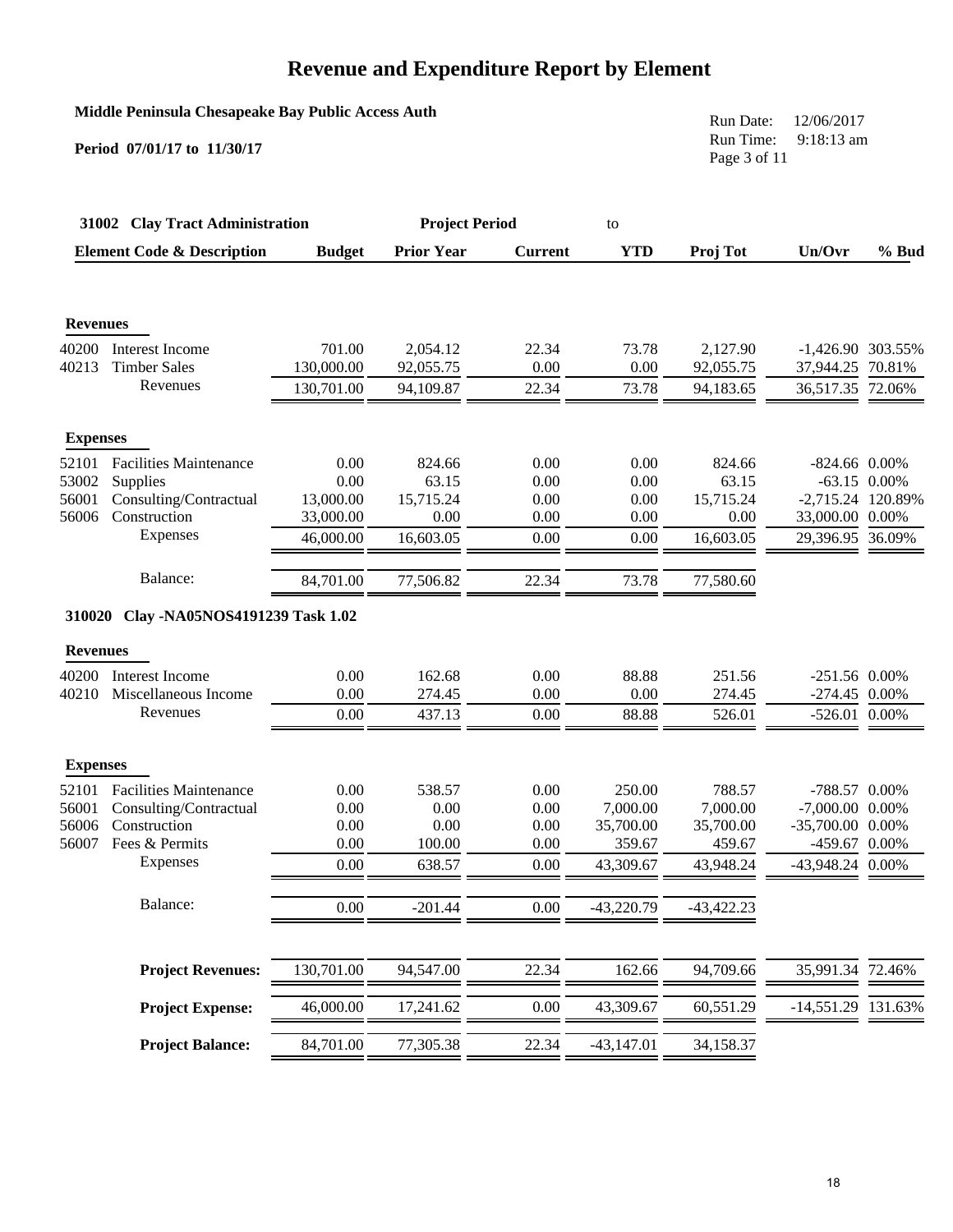#### **Middle Peninsula Chesapeake Bay Public Access Auth**

**Period 07/01/17 to 11/30/17**

Run Date: 12/06/2017 Run Time: 9:18:13 am Page 4 of 11

|                 | 31003 Haworth Tract Administration      |               | <b>Project Period</b> |                | to         |           |                    |                 |
|-----------------|-----------------------------------------|---------------|-----------------------|----------------|------------|-----------|--------------------|-----------------|
|                 | <b>Element Code &amp; Description</b>   | <b>Budget</b> | <b>Prior Year</b>     | <b>Current</b> | <b>YTD</b> | Proj Tot  | Un/Ovr             | % Bud           |
| <b>Revenues</b> |                                         |               |                       |                |            |           |                    |                 |
| 40200           | Interest Income                         | 237.00        | 192.49                | 13.58          | 43.65      | 236.14    |                    | 0.86 99.64%     |
| 40210           | Miscellaneous Income                    | 0.00          | 0.00                  | 0.00           | 0.00       | 0.00      |                    | $0.00\ 0.00\%$  |
| 40213           | <b>Timber Sales</b>                     | 38,412.15     | 38,412.15             | 0.00           | 0.00       | 38,412.15 |                    | 0.00 100.00%    |
|                 | Revenues                                | 38,649.15     | 38,604.64             | 13.58          | 43.65      | 38,648.29 |                    | 0.86 100.00%    |
| <b>Expenses</b> |                                         |               |                       |                |            |           |                    |                 |
| 52101           | <b>Facilities Maintenance</b>           | 500.00        | 528.72                | 0.00           | 0.00       | 528.72    |                    | -28.72 105.74%  |
| 53004           | Equipment                               | 148.38        | 148.38                | 0.00           | 0.00       | 148.38    |                    | 0.00 100.00%    |
| 56001           | Consulting/Contractual                  | 13,960.65     | 13,596.66             | 0.00           | 0.00       | 13,596.66 |                    | 363.99 97.39%   |
| 56004           | Legal                                   | 3,418.09      | 3,418.09              | 0.00           | 0.00       | 3,418.09  |                    | 0.00 100.00%    |
|                 | Expenses                                | 18,027.12     | 17,691.85             | 0.00           | 0.00       | 17,691.85 |                    | 335.27 98.14%   |
|                 | Balance:                                | 20,622.03     | 20,912.79             | 13.58          | 43.65      | 20,956.44 |                    |                 |
|                 | 310030 Haworth -NA05NOS419239 Task 1.01 |               |                       |                |            |           |                    |                 |
| <b>Revenues</b> |                                         |               |                       |                |            |           |                    |                 |
| 40200           | <b>Interest Income</b>                  | 0.00          | 43.40                 | 0.00           | 31.64      | 75.04     | $-75.04$ 0.00%     |                 |
| 40210           | Miscellaneous Income                    | 0.00          | 151.29                | 0.00           | 0.00       | 151.29    | $-151.29$ 0.00%    |                 |
|                 | Revenues                                | 0.00          | 194.69                | 0.00           | 31.64      | 226.33    | $-226.33$ 0.00%    |                 |
| <b>Expenses</b> |                                         |               |                       |                |            |           |                    |                 |
| 52101           | <b>Facilities Maintenance</b>           | 0.00          | 250.00                | 0.00           | 250.00     | 500.00    | $-500.00$ $0.00\%$ |                 |
|                 | Expenses                                | 0.00          | 250.00                | 0.00           | 250.00     | 500.00    | -500.00 0.00%      |                 |
|                 | Balance:                                | 0.00          | $-55.31$              | 0.00           | $-218.36$  | $-273.67$ |                    |                 |
|                 |                                         |               |                       |                |            |           |                    |                 |
|                 | <b>Project Revenues:</b>                | 38,649.15     | 38,799.33             | 13.58          | 75.29      | 38,874.62 |                    | -225.47 100.58% |
|                 | <b>Project Expense:</b>                 | 18,027.12     | 17,941.85             | 0.00           | 250.00     | 18,191.85 |                    | -164.73 100.91% |
|                 | <b>Project Balance:</b>                 | 20,622.03     | 20,857.48             | 13.58          | $-174.71$  | 20,682.77 |                    |                 |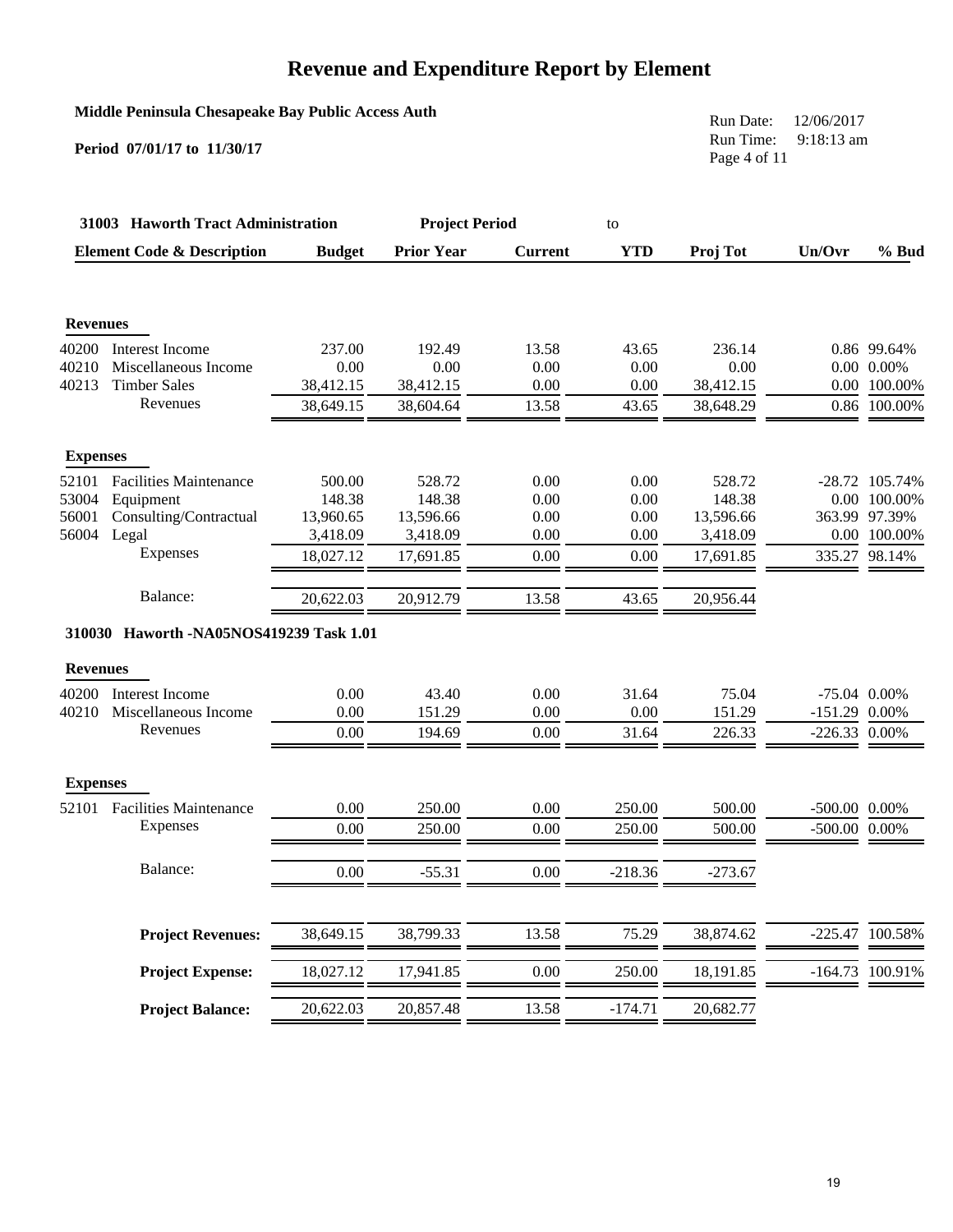**Middle Peninsula Chesapeake Bay Public Access Auth**

**Period 07/01/17 to 11/30/17**

Run Date: 12/06/2017 Run Time: 9:18:13 am Page 5 of 11

|                 | <b>Element Code &amp; Description</b>       | <b>Budget</b> | <b>Prior Year</b> | <b>Current</b> | <b>YTD</b> | Proj Tot    | Un/Ovr               | $%$ Bud           |
|-----------------|---------------------------------------------|---------------|-------------------|----------------|------------|-------------|----------------------|-------------------|
|                 | 310060 Captain Sinclairs Tenant House Admin |               |                   |                |            |             |                      |                   |
| <b>Revenues</b> |                                             |               |                   |                |            |             |                      |                   |
| 40210           | Miscellaneous Income                        | 0.00          | 3,830.32          | 0.00           | 0.00       | 3,830.32    | $-3,830.32$ 0.00%    |                   |
| 40212           | Rental Income                               | 27,180.00     | 42,179.04         | 1,000.00       | 5,000.00   | 47,179.04   | -19,999.04 173.58%   |                   |
| 40213           | <b>Timber Sales</b>                         | 0.00          | $-6,314.29$       | 0.00           | 0.00       | $-6,314.29$ | 6,314.29 0.00%       |                   |
|                 | Revenues                                    | 27,180.00     | 39,695.07         | 1,000.00       | 5,000.00   | 44,695.07   | $-17,515.07$ 164.44% |                   |
| <b>Expenses</b> |                                             |               |                   |                |            |             |                      |                   |
| 52100           | Property Insurance                          | 0.00          | 552.06            | 0.00           | 244.00     | 796.06      | -796.06 0.00%        |                   |
| 52101           | <b>Facilities Maintenance</b>               | 1,990.00      | 6,077.33          | 0.00           | 1,189.81   | 7,267.14    | -5,277.14 365.18%    |                   |
| 52102           | Flood Insurance                             | 3,106.00      | 5,120.00          | 0.00           | 0.00       | 5,120.00    | -2,014.00 164.84%    |                   |
| 52110           | Utilities                                   | 0.00          | 229.35            | 0.00           | 0.00       | 229.35      | $-229.35$ 0.00%      |                   |
| 56001           | Consulting/Contractual                      | 2,880.00      | 3,824.00          | 100.00         | 500.00     | 4,324.00    | $-1,444.00$ 150.14%  |                   |
| 56007           | Fees & Permits                              | 0.00          | 66.00             | 0.00           | 0.00       | 66.00       |                      | $-66.00$ $0.00\%$ |
|                 | Expenses                                    | 7,976.00      | 15,868.74         | 100.00         | 1,933.81   | 17,802.55   | -9,826.55 223.20%    |                   |
|                 | Balance:                                    | 19,204.00     | 23,826.33         | 900.00         | 3,066.19   | 26,892.52   |                      |                   |
|                 | 310061 Captain Sinclairs Main House         |               |                   |                |            |             |                      |                   |
| <b>Revenues</b> |                                             |               |                   |                |            |             |                      |                   |
| 40210           | Miscellaneous Income                        | 10,505.82     | 14,930.28         | 0.00           | 0.00       | 14,930.28   | -4,424.46 142.11%    |                   |
| 40212           | Rental Income                               | 9,720.00      | 28,660.01         | 800.00         | 4,000.00   | 32,660.01   | -22,940.01 336.01%   |                   |
|                 | Revenues                                    | 20,225.82     | 43,590.29         | 800.00         | 4,000.00   | 47,590.29   | -27,364.47 235.29%   |                   |
| <b>Expenses</b> |                                             |               |                   |                |            |             |                      |                   |
| 52100           | Property Insurance                          | 4,014.00      | 7,778.94          | 0.00           | 1,349.00   | 9,127.94    | -5,113.94 227.40%    |                   |
| 52101           | <b>Facilities Maintenance</b>               | 5,867.69      | 10,528.34         | 0.00           | 0.00       | 10,528.34   | -4,660.65 179.43%    |                   |
|                 | 52102 Flood Insurance                       | 4,428.00      | 7,518.00          | 0.00           | 0.00       | 7,518.00    | -3,090.00 169.78%    |                   |
|                 | 52110 Utilities                             | 1,370.00      | 7,885.87          | 0.00           | $-154.42$  | 7,731.45    | -6,361.45 564.34%    |                   |
| 53002           | Supplies                                    | 975.43        | 1,121.63          | 0.00           | 0.00       | 1,121.63    |                      | -146.20 114.99%   |
| 53004           | Equipment                                   | 578.98        | 1,327.83          | 0.00           | 0.00       | 1,327.83    |                      | -748.85 229.34%   |
| 55000           | Workshops/Conferences                       | 50.00         | 50.00             | 0.00           | 0.00       | 50.00       |                      | 0.00 100.00%      |
| 56001           | Consulting/Contractual                      | 0.00          | 3,069.99          | 80.00          | 400.00     | 3,469.99    | -3,469.99 0.00%      |                   |
| 56004           | Legal                                       | 5,644.75      | 5,644.75          | 0.00           | 0.00       | 5,644.75    |                      | 0.00 100.00%      |
| 56010           | <b>Inland Marine Insurance</b>              | 0.00          | 0.00              | 0.00           | 88.66      | 88.66       |                      | -88.66 0.00%      |
| 57900           | Miscellaneous Expense                       | 107.98        | 411.98            | 0.00           | 0.00       | 411.98      |                      | -304.00 381.53%   |
|                 | Expenses                                    | 23,036.83     | 45,337.33         | 80.00          | 1,683.24   | 47,020.57   | -23,983.74 204.11%   |                   |
|                 |                                             |               |                   |                |            |             |                      |                   |

#### **310062 Lands End Master Plan Matching Funds**

#### **Revenues**

| 40211 Access Fees | 0.00 | 26.59 | 0.00 | $0.00\,$ | 26.59 | $-26.59$ 0.00% |
|-------------------|------|-------|------|----------|-------|----------------|
|                   |      |       |      |          |       |                |

Balance: 2,811.01 -1,747.04 720.00 2,316.76 569.72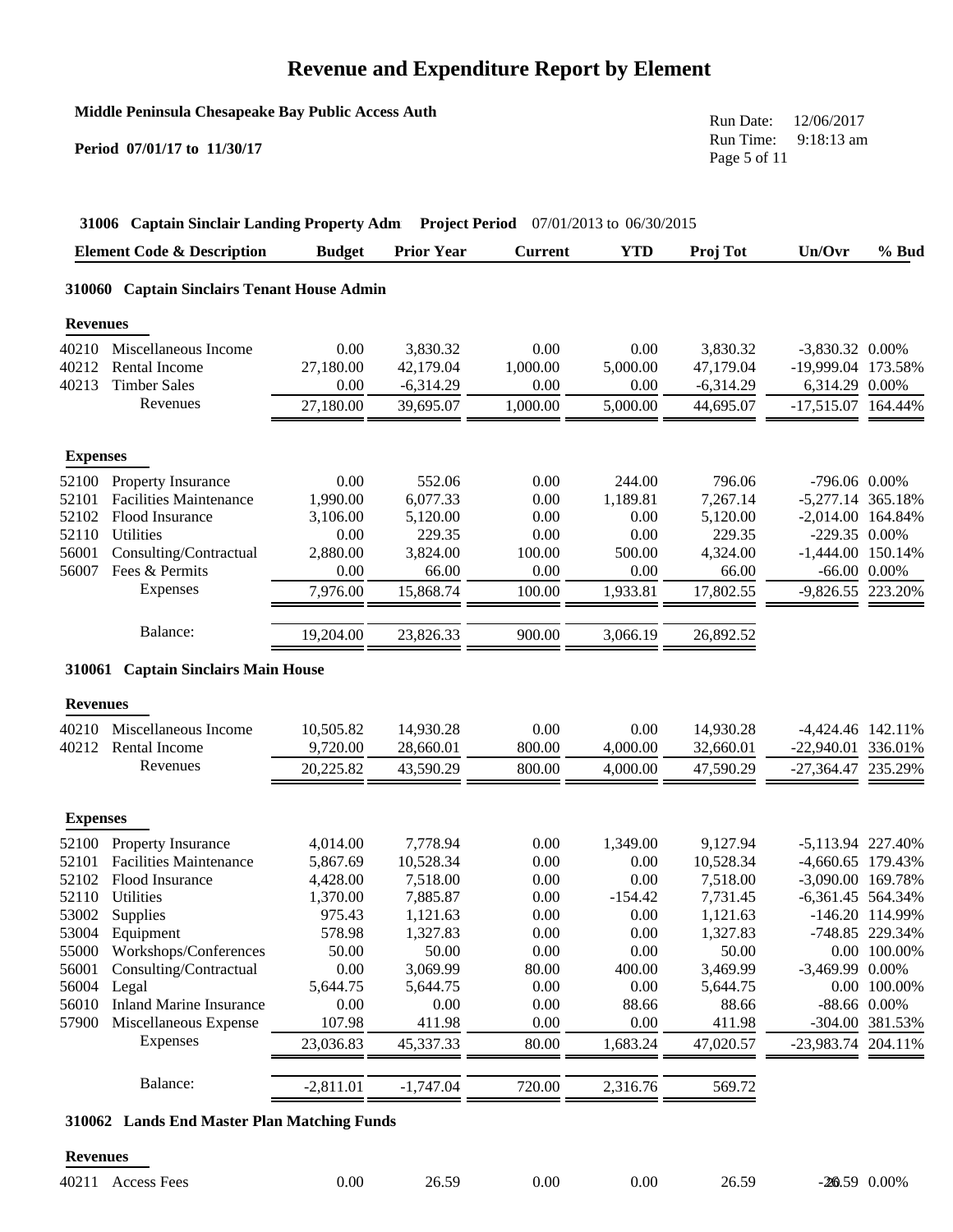|                 | Middle Peninsula Chesapeake Bay Public Access Auth<br>Period 07/01/17 to 11/30/17 |               |                       |                |                          | Run Date:<br>Run Time:<br>Page 6 of 11 | 12/06/2017<br>9:18:13 am |               |
|-----------------|-----------------------------------------------------------------------------------|---------------|-----------------------|----------------|--------------------------|----------------------------------------|--------------------------|---------------|
|                 | 31006 Captain Sinclair Landing Property Adm                                       |               | <b>Project Period</b> |                | 07/01/2013 to 06/30/2015 |                                        |                          |               |
|                 | <b>Element Code &amp; Description</b>                                             | <b>Budget</b> | <b>Prior Year</b>     | <b>Current</b> | <b>YTD</b>               | Proj Tot                               | Un/Ovr                   | % Bud         |
|                 | 310062 Lands End Master Plan Matching Funds                                       |               |                       |                |                          |                                        |                          |               |
|                 | Revenues                                                                          | 0.00          | 26.59                 | 0.00           | 0.00                     | 26.59                                  | $-26.59$ 0.00%           |               |
| <b>Expenses</b> |                                                                                   |               |                       |                |                          |                                        |                          |               |
| 56001           | Consulting/Contractual                                                            | 0.00          | 1.59                  | 0.00           | 0.00                     | 1.59                                   |                          | $-1.59$ 0.00% |
|                 | Expenses                                                                          | 0.00          | 1.59                  | 0.00           | 0.00                     | 1.59                                   | $-1.59$                  | 0.00%         |
|                 | Balance:                                                                          | 0.00          | 25.00                 | 0.00           | 0.00                     | 25.00                                  |                          |               |
|                 | 310063 Capt Sinclair Landing Access Administration                                |               |                       |                |                          |                                        |                          |               |
| <b>Revenues</b> |                                                                                   |               |                       |                |                          |                                        |                          |               |
| 40211           | <b>Access Fees</b>                                                                | 0.00          | 708.94                | 0.00           | 0.00                     | 708.94                                 | $-708.94$ 0.00%          |               |
|                 | Revenues                                                                          | 0.00          | 708.94                | 0.00           | 0.00                     | 708.94                                 | -708.94 0.00%            |               |
| <b>Expenses</b> |                                                                                   |               |                       |                |                          |                                        |                          |               |
| 52100           | Property Insurance                                                                | 0.00          | 48.24                 | 0.00           | 0.00                     | 48.24                                  | -48.24 0.00%             |               |
| 52101           | <b>Facilities Maintenance</b>                                                     | 0.00          | 1,104.49              | 0.00           | 0.00                     | 1,104.49                               | $-1,104.49$ 0.00%        |               |
| 56001           | Consulting/Contractual                                                            | 0.00          | 835.25                | 0.00           | 0.00                     | 835.25                                 | $-835.25$ 0.00%          |               |
| 56004           | Legal                                                                             | 0.00          | 261.00                | 0.00           | 0.00                     | 261.00                                 | $-261.00$ 0.00%          |               |
| 56007           | Fees & Permits                                                                    | 0.00          | 70.50                 | 0.00           | 0.00                     | 70.50                                  | -70.50 0.00%             |               |
|                 | <b>Expenses</b>                                                                   | 0.00          | 2,319.48              | 0.00           | 0.00                     | 2,319.48                               | -2,319.48 0.00%          |               |
|                 | Balance:                                                                          | 0.00          | $-1,610.54$           | 0.00           | 0.00                     | $-1,610.54$                            |                          |               |
|                 | 310064 Pool House/GRA                                                             |               |                       |                |                          |                                        |                          |               |
| <b>Expenses</b> |                                                                                   |               |                       |                |                          |                                        |                          |               |
| 52100           | Property Insurance                                                                | 0.00          | 0.00                  | 0.00           | 178.00                   | 178.00                                 | $-178.00$ 0.00%          |               |
| 52101           | <b>Facilities Maintenance</b>                                                     | 0.00          | 0.00                  | 0.00           | 211.25                   | 211.25                                 | $-211.25$ 0.00%          |               |
| 52110           | Utilities                                                                         | 0.00          | 37.69                 | 30.10          | 72.63                    | 110.32                                 | $-110.32$ 0.00%          |               |
|                 | Expenses                                                                          | 0.00          | 37.69                 | 30.10          | 461.88                   | 499.57                                 | -499.57 0.00%            |               |
|                 | Balance:                                                                          | 0.00          | $-37.69$              | $-30.10$       | $-461.88$                | $-499.57$                              |                          |               |
|                 | <b>Project Revenues:</b>                                                          | 47,405.82     | 84,020.89             | 1,800.00       | 9,000.00                 | 93,020.89                              | $-45,615.07$             | 196.22%       |
|                 | <b>Project Expense:</b>                                                           | 31,012.83     | 63,564.83             | 210.10         | 4,078.93                 | 67,643.76                              | $-36,630.93$             | 218.12%       |
|                 | <b>Project Balance:</b>                                                           | 16,392.99     | 20,456.06             | 1,589.90       | 4,921.07                 | 25,377.13                              |                          |               |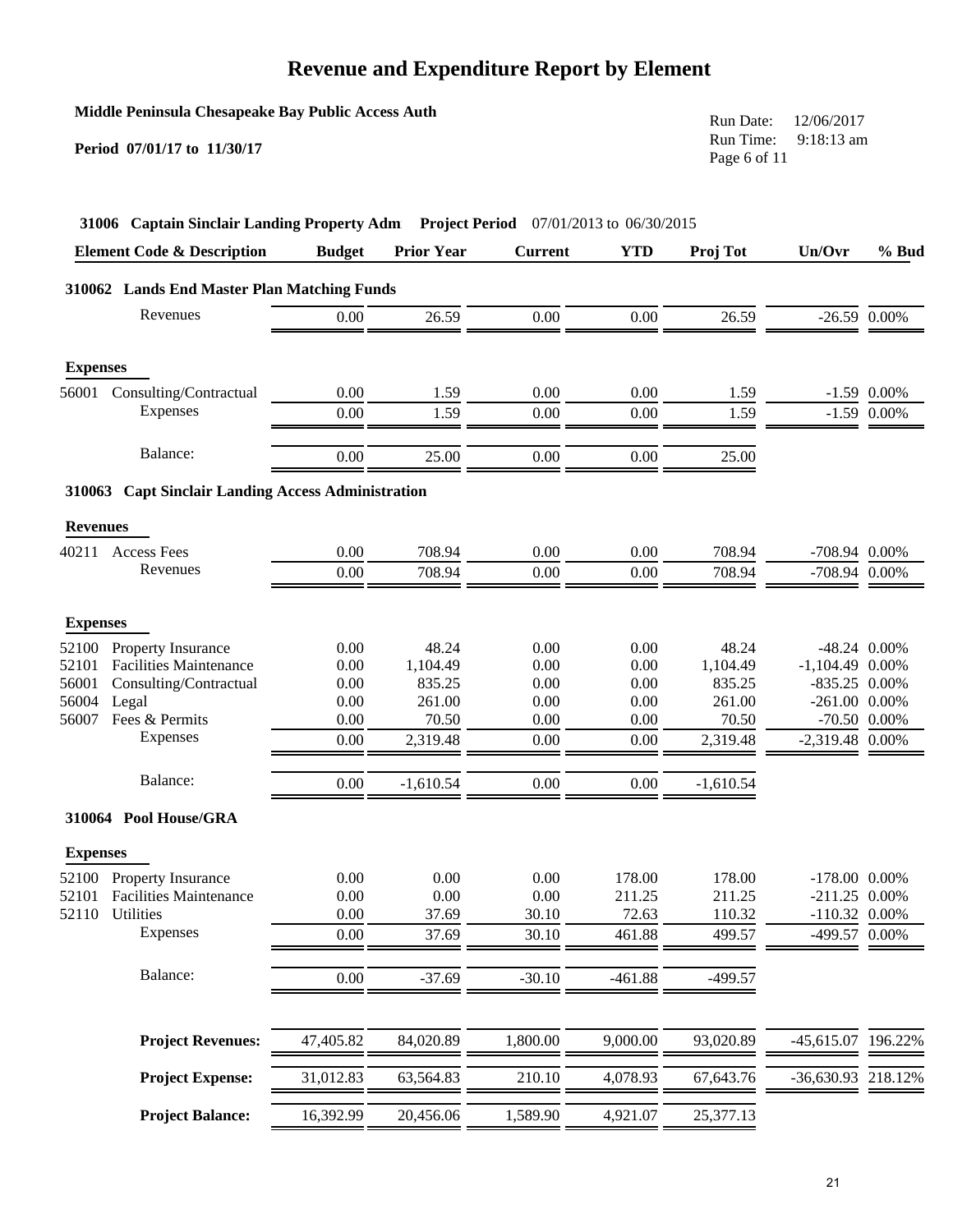#### **Middle Peninsula Chesapeake Bay Public Access Auth**

**Period 07/01/17 to 11/30/17**

Run Date: 12/06/2017 Run Time: 9:18:13 am Page 7 of 11

|                 | 31007 Horn Harbor Administration      |               | <b>Project Period</b> |                | to         |           |                    |                |
|-----------------|---------------------------------------|---------------|-----------------------|----------------|------------|-----------|--------------------|----------------|
|                 | <b>Element Code &amp; Description</b> | <b>Budget</b> | <b>Prior Year</b>     | <b>Current</b> | <b>YTD</b> | Proj Tot  | Un/Ovr             | % Bud          |
|                 |                                       |               |                       |                |            |           |                    |                |
| <b>Revenues</b> |                                       |               |                       |                |            |           |                    |                |
| 40200           | Interest Income                       | 0.00          | 0.00                  | 0.00           | 0.00       | 0.00      |                    | $0.00\ 0.00\%$ |
| 40211           | <b>Access Fees</b>                    | 0.00          | 0.00                  | 0.00           | 0.00       | 0.00      |                    | $0.00\ 0.00\%$ |
|                 | Revenues                              | 0.00          | 0.00                  | 0.00           | 0.00       | 0.00      |                    | $0.00\ 0.00\%$ |
|                 | Balance:                              | 0.00          | 0.00                  | $0.00\,$       | 0.00       | $0.00\,$  |                    |                |
|                 | 310070 Horn Harbor Administration     |               |                       |                |            |           |                    |                |
| <b>Revenues</b> |                                       |               |                       |                |            |           |                    |                |
| 40201           | Donations - property                  | 0.00          | 11,000.00             | 0.00           | 0.00       | 11,000.00 | $-11,000.00$ 0.00% |                |
|                 | Revenues                              | 0.00          | 11,000.00             | 0.00           | 0.00       | 11,000.00 | $-11,000.00$ 0.00% |                |
|                 | Balance:                              | 0.00          | 11,000.00             | $0.00\,$       | 0.00       | 11,000.00 |                    |                |
|                 | <b>Project Revenues:</b>              | 0.00          | 11,000.00             | 0.00           | 0.00       | 11.000.00 | $-11,000,00$ 0.00% |                |
|                 | <b>Project Expense:</b>               | 0.00          | 0.00                  | $0.00\,$       | 0.00       | $0.00\,$  |                    | $0.00\ 0.00\%$ |
|                 | <b>Project Balance:</b>               | 0.00          | 11,000.00             | 0.00           | 0.00       | 11,000.00 |                    |                |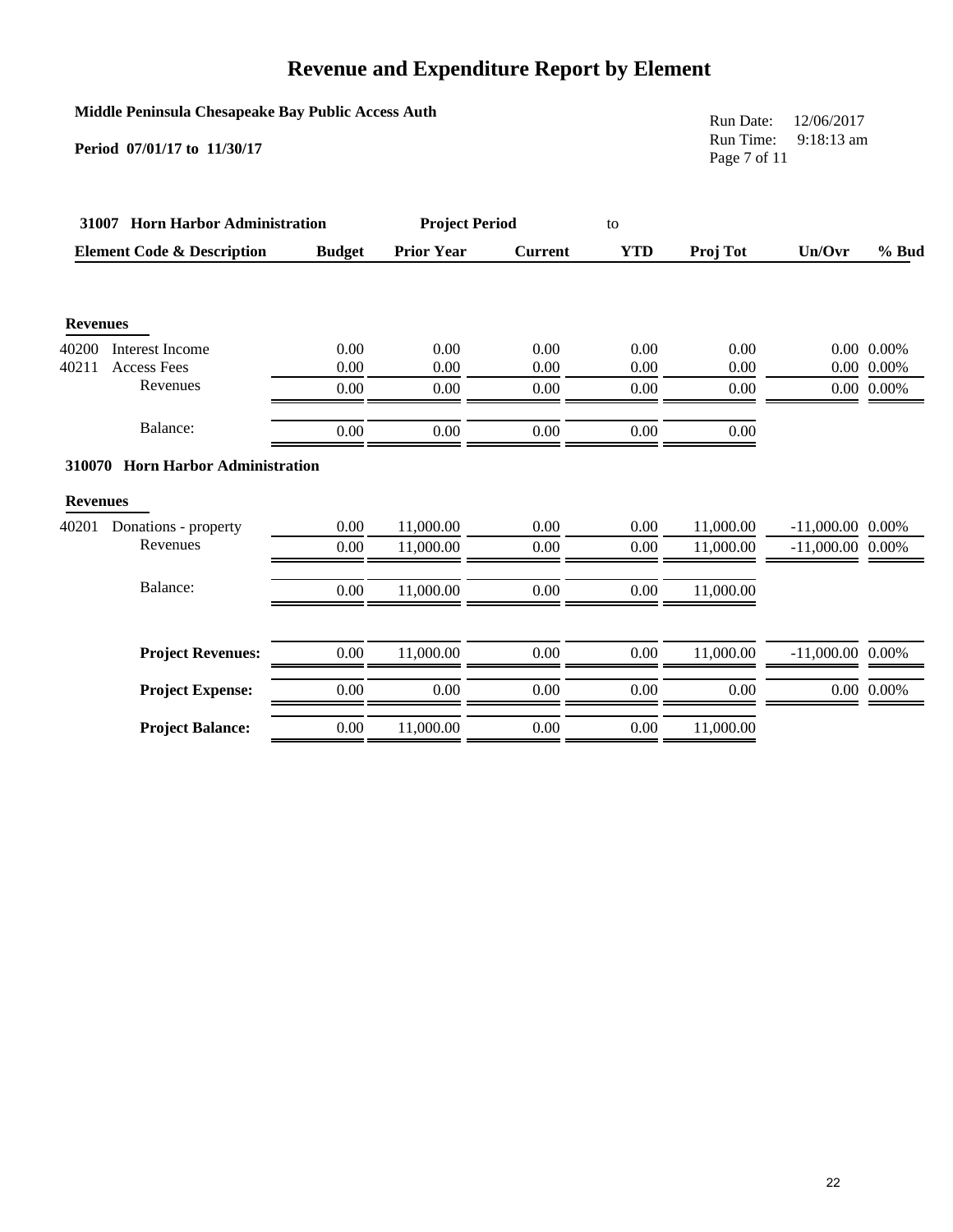#### **Middle Peninsula Chesapeake Bay Public Access Auth**

**Period 07/01/17 to 11/30/17**

Run Date: 12/06/2017 Run Time: 9:18:13 am Page 8 of 11

| 31008 Land Acquisitions |                                       | <b>Project Period</b> |                   |                | to         |             |                    |              |
|-------------------------|---------------------------------------|-----------------------|-------------------|----------------|------------|-------------|--------------------|--------------|
|                         | <b>Element Code &amp; Description</b> | <b>Budget</b>         | <b>Prior Year</b> | <b>Current</b> | <b>YTD</b> | Proj Tot    | Un/Ovr             | % Bud        |
|                         |                                       |                       |                   |                |            |             |                    |              |
| <b>Revenues</b>         |                                       |                       |                   |                |            |             |                    |              |
| 40010                   | <b>Essex County</b>                   | 0.00                  | 8,979.00          | 0.00           | 0.00       | 8,979.00    | $-8,979.00$ 0.00%  |              |
| 40102                   | Virginia Environmental E              | 0.00                  | 4,000.00          | 0.00           | 0.00       | 4,000.00    | $-4,000.00$ 0.00%  |              |
|                         | Revenues                              | 0.00                  | 12,979.00         | 0.00           | 0.00       | 12,979.00   | $-12,979.00$ 0.00% |              |
|                         | Balance:                              | 0.00                  | 12,979.00         | 0.00           | 0.00       | 12,979.00   |                    |              |
|                         | 310080 Land Acquisition Costs         |                       |                   |                |            |             |                    |              |
| <b>Revenues</b>         |                                       |                       |                   |                |            |             |                    |              |
| 40102                   | Virginia Environmental E              | 0.00                  | 8,000.00          | 0.00           | 0.00       | 8,000.00    | $-8,000.00$ 0.00%  |              |
| 40203                   | Donations - JDK Memori                | 0.00                  | 1,942.22          | 0.00           | 0.00       | 1,942.22    | $-1,942.22$ 0.00%  |              |
| 40210                   | Miscellaneous Income                  | 6,000.00              | 6,000.00          | 0.00           | 0.00       | 6,000.00    |                    | 0.00 100.00% |
|                         | Revenues                              | 6,000.00              | 15,942.22         | 0.00           | 0.00       | 15,942.22   | -9,942.22 265.70%  |              |
| <b>Expenses</b>         |                                       |                       |                   |                |            |             |                    |              |
| 56001                   | Consulting/Contractual                | 0.00                  | 330.00            | 0.00           | 0.00       | 330.00      | -330.00 0.00%      |              |
| 56004                   | Legal                                 | 6,000.00              | 19,578.60         | 0.00           | 0.00       | 19,578.60   | -13,578.60 326.31% |              |
| 56005                   | Appraisals                            | 0.00                  | 300.00            | 0.00           | 0.00       | 300.00      | -300.00 0.00%      |              |
|                         | Expenses                              | 6,000.00              | 20,208.60         | 0.00           | 0.00       | 20,208.60   | -14,208.60 336.81% |              |
|                         | Balance:                              | 0.00                  | $-4,266.38$       | 0.00           | 0.00       | $-4,266.38$ |                    |              |
|                         |                                       |                       |                   |                |            |             |                    |              |
|                         | <b>Project Revenues:</b>              | 6,000.00              | 28,921.22         | 0.00           | 0.00       | 28,921.22   | $-22,921.22$       | 482.02%      |
|                         | <b>Project Expense:</b>               | 6,000.00              | 20,208.60         | 0.00           | 0.00       | 20,208.60   | -14,208.60 336.81% |              |
|                         | <b>Project Balance:</b>               | 0.00                  | 8,712.62          | 0.00           | 0.00       | 8,712.62    |                    |              |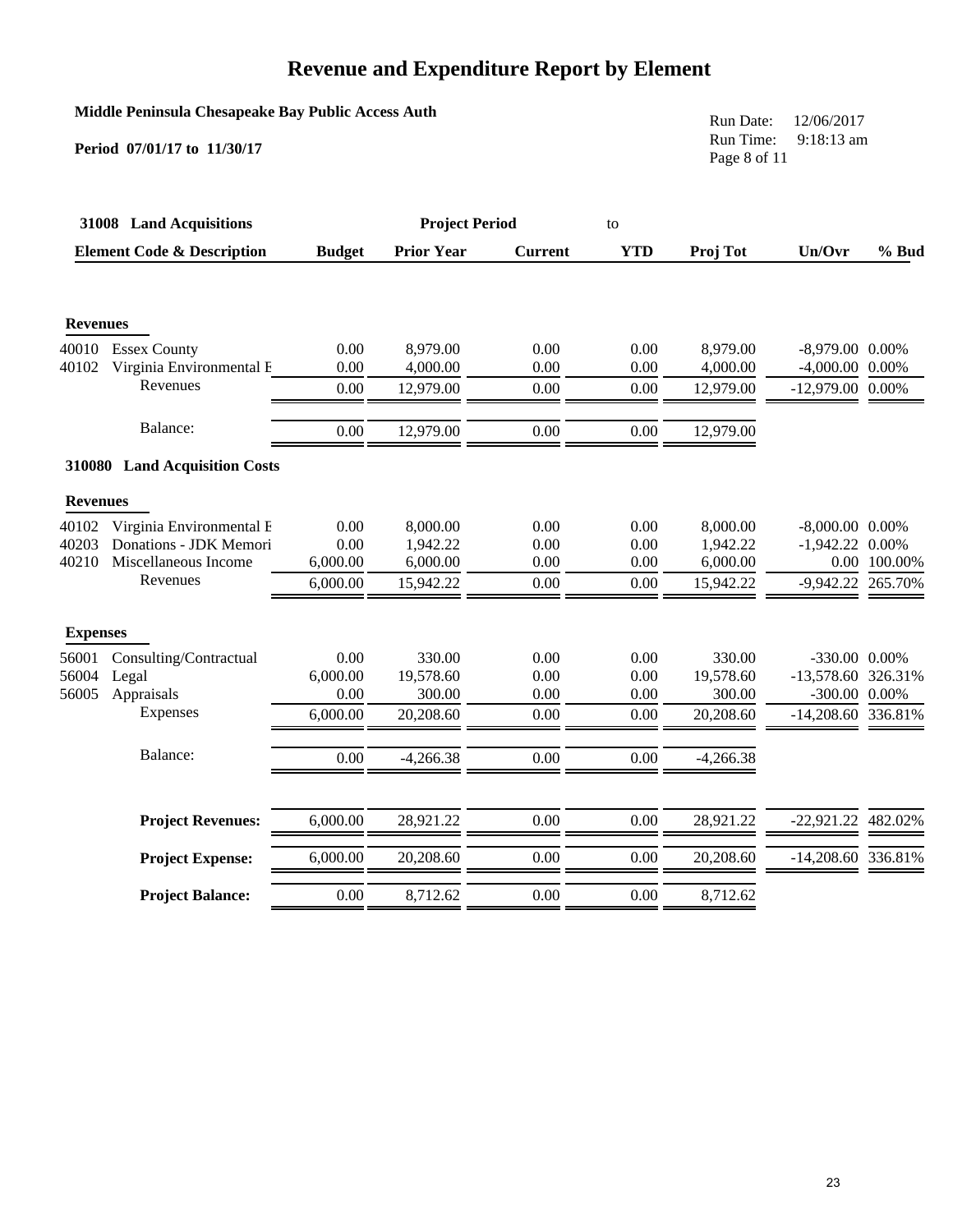| Middle Peninsula Chesapeake Bay Public Access Auth |  |  |  |  |  |
|----------------------------------------------------|--|--|--|--|--|
|----------------------------------------------------|--|--|--|--|--|

**Period 07/01/17 to 11/30/17**

Run Date: 12/06/2017 Run Time: 9:18:13 am Page 9 of 11

| 31009 Perrin Wharf Administration |                                       |               | <b>Project Period</b> 07/31/2014 to 06/30/2015 |                |            |          |                    |                |
|-----------------------------------|---------------------------------------|---------------|------------------------------------------------|----------------|------------|----------|--------------------|----------------|
|                                   | <b>Element Code &amp; Description</b> | <b>Budget</b> | <b>Prior Year</b>                              | <b>Current</b> | <b>YTD</b> | Proj Tot | Un/Ovr             | $%$ Bud        |
|                                   |                                       |               |                                                |                |            |          |                    |                |
| <b>Revenues</b>                   |                                       |               |                                                |                |            |          |                    |                |
| 40211                             | Access Fees                           | 0.00          | 103.17                                         | 0.00           | 0.00       | 103.17   | $-103.17$ 0.00%    |                |
|                                   | Revenues                              | 0.00          | 103.17                                         | 0.00           | 0.00       | 103.17   | $-103.17$ 0.00%    |                |
|                                   | Balance:                              | 0.00          | 103.17                                         | 0.00           | 0.00       | 103.17   |                    |                |
|                                   | 310090 Perrin Wharf Admin             |               |                                                |                |            |          |                    |                |
| <b>Revenues</b>                   |                                       |               |                                                |                |            |          |                    |                |
| 40211                             | <b>Access Fees</b>                    | 3,000.00      | 1,817.47                                       | 0.00           | 0.00       | 1,817.47 | 1,182.53 60.58%    |                |
| 40214                             | Wharf Tie-Up Fees                     | 0.00          | 600.00                                         | 0.00           | 0.00       | 600.00   | $-600.00$ $0.00\%$ |                |
|                                   | Revenues                              | 3,000.00      | 2,417.47                                       | 0.00           | 0.00       | 2,417.47 |                    | 582.53 80.58%  |
| <b>Expenses</b>                   |                                       |               |                                                |                |            |          |                    |                |
| 52100                             | Property Insurance                    | 0.00          | 109.88                                         | 0.00           | 0.00       | 109.88   | $-109.88$ 0.00%    |                |
| 52101                             | <b>Facilities Maintenance</b>         | 3,000.00      | 379.02                                         | 0.00           | 0.00       | 379.02   | 2,620.98 12.63%    |                |
| 53002                             | Supplies                              | 0.00          | 84.38                                          | 0.00           | 0.00       | 84.38    |                    | $-84.38$ 0.00% |
| 56001                             | Consulting/Contractual                | 0.00          | 33.24                                          | 0.00           | 0.00       | 33.24    |                    | $-33.24$ 0.00% |
| 56010                             | <b>Inland Marine Insurance</b>        | 0.00          | 0.00                                           | 0.00           | 165.20     | 165.20   | $-165.20$ 0.00%    |                |
| 57900                             | Miscellaneous Expense                 | 0.00          | 14.92                                          | 0.00           | 0.00       | 14.92    |                    | $-14.92$ 0.00% |
|                                   | Expenses                              | 3,000.00      | 621.44                                         | 0.00           | 165.20     | 786.64   | 2,213.36 26.22%    |                |
|                                   | Balance:                              | 0.00          | 1,796.03                                       | 0.00           | $-165.20$  | 1,630.83 |                    |                |
|                                   |                                       |               |                                                |                |            |          |                    |                |
|                                   | <b>Project Revenues:</b>              | 3,000.00      | 2,520.64                                       | 0.00           | 0.00       | 2,520.64 |                    | 479.36 84.02%  |
|                                   | <b>Project Expense:</b>               | 3,000.00      | 621.44                                         | 0.00           | 165.20     | 786.64   | 2,213.36 26.22%    |                |
|                                   | <b>Project Balance:</b>               | 0.00          | 1,899.20                                       | 0.00           | $-165.20$  | 1,734.00 |                    |                |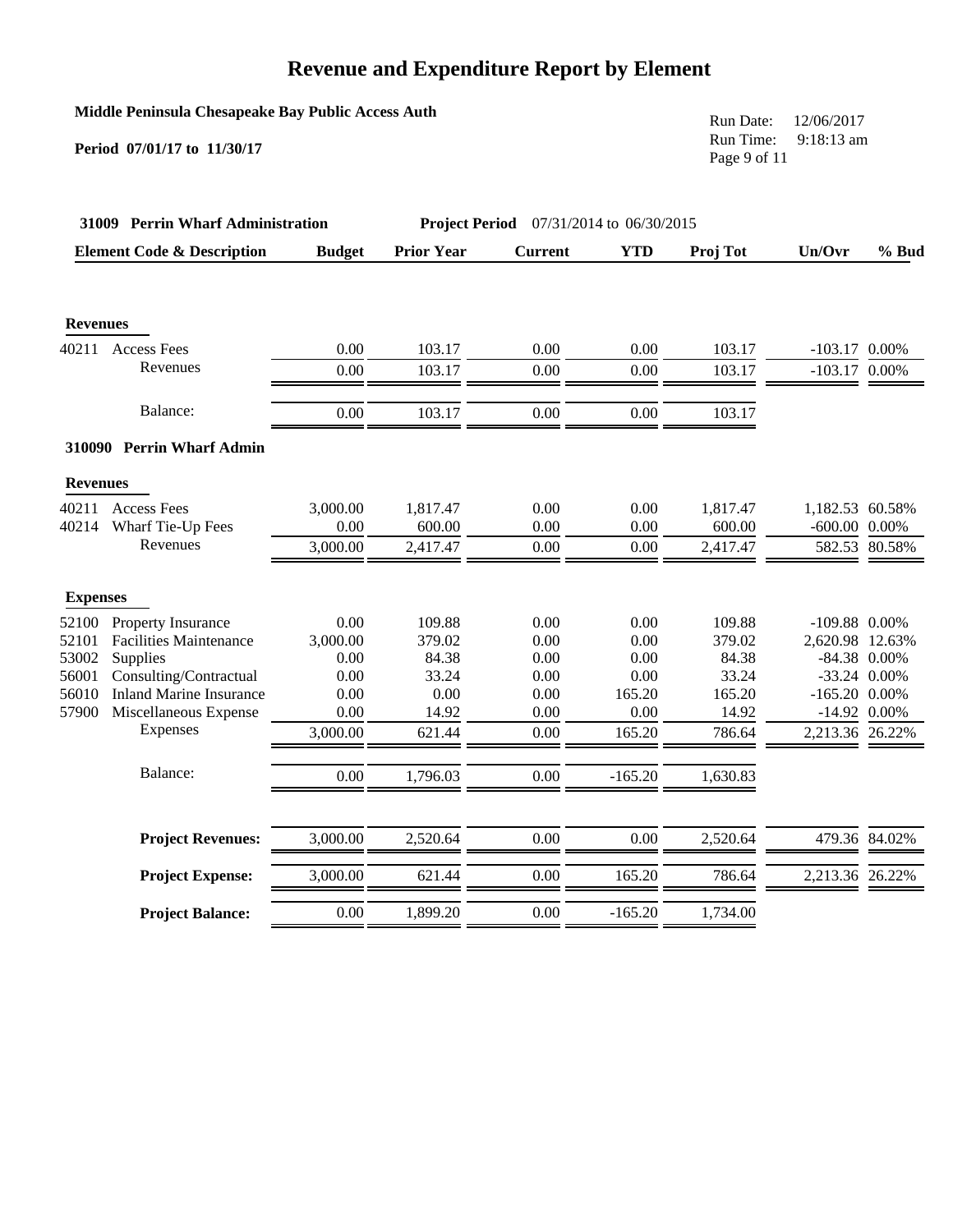#### **Middle Peninsula Chesapeake Bay Public Access Auth**

**Period 07/01/17 to 11/30/17**

Run Date: 12/06/2017 Run Time: 9:18:13 am Page 10 of 11

| 31012 Healy Creek Administration |                                       |               | <b>Project Period</b> |                |            |            |                     |                |
|----------------------------------|---------------------------------------|---------------|-----------------------|----------------|------------|------------|---------------------|----------------|
|                                  | <b>Element Code &amp; Description</b> | <b>Budget</b> | <b>Prior Year</b>     | <b>Current</b> | <b>YTD</b> | Proj Tot   | Un/Ovr              | % Bud          |
| 310120                           | <b>Healy Creek Administration</b>     |               |                       |                |            |            |                     |                |
| <b>Revenues</b>                  |                                       |               |                       |                |            |            |                     |                |
| 40201                            | Donations - property                  | 0.00          | 334,800.00            | 0.00           | 0.00       | 334,800.00 | -334,800.00 0.00%   |                |
|                                  | Revenues                              | 0.00          | 334,800.00            | 0.00           | 0.00       | 334,800.00 | $-334,800.00$ 0.00% |                |
| <b>Expenses</b>                  |                                       |               |                       |                |            |            |                     |                |
| 52101                            | <b>Facilities Maintenance</b>         | 0.00          | 65.00                 | 0.00           | 0.00       | 65.00      |                     | $-65.00$ 0.00% |
|                                  | <b>Expenses</b>                       | 0.00          | 65.00                 | 0.00           | 0.00       | 65.00      |                     | $-65.00$ 0.00% |
|                                  | Balance:                              | 0.00          | 334,735.00            | 0.00           | 0.00       | 334,735.00 |                     |                |
|                                  | <b>Project Revenues:</b>              | 0.00          | 334,800.00            | 0.00           | 0.00       | 334,800.00 | -334,800.00 0.00%   |                |
|                                  | <b>Project Expense:</b>               | 0.00          | 65.00                 | 0.00           | 0.00       | 65.00      |                     | $-65.00$ 0.00% |
|                                  | <b>Project Balance:</b>               | 0.00          | 334,735.00            | 0.00           | 0.00       | 334,735.00 |                     |                |